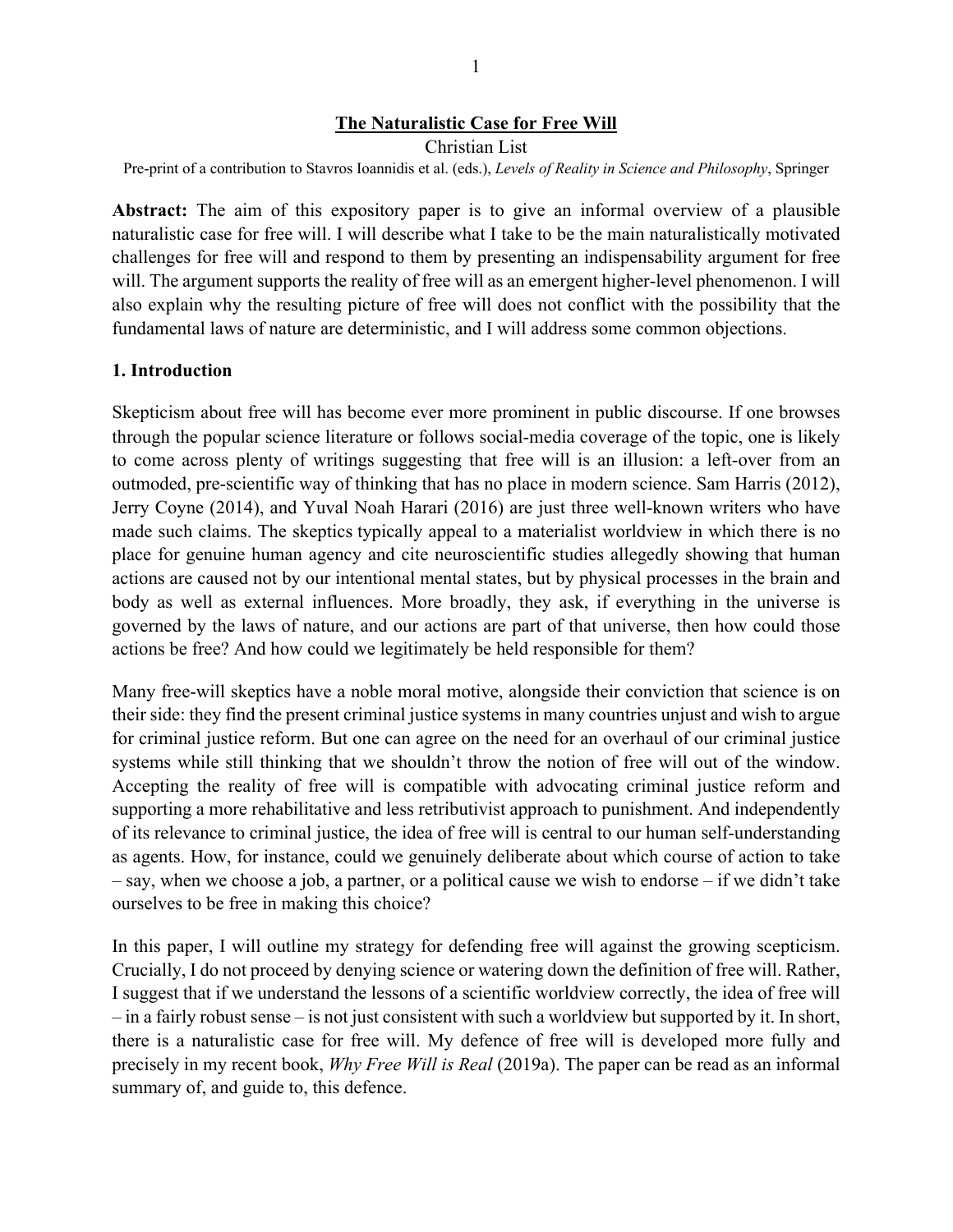I will first describe what I take to be the main challenges for free will from a scientifically informed perspective and then outline my response. And I will illustrate my strategy by zooming in on the most widely discussed challenge: the challenge from determinism. Finally, I will address some common objections.

# **2. The challenge**

Let me begin with the overall challenge. Free will can be defined, on a first approximation, as an agent's capacity to choose and control his or her own actions. Free-will skeptics argue that there is no room for this capacity in a universe in which everything is the result of physical processes. The challenge can be made more precise in terms of a general argument scheme. The skeptics typically assume that free will requires some precondition – call it property P – which might be one or perhaps all of the following:

- intentional, goal-directed agency,
- alternative possibilities among which we can choose, and
- causation of our actions by our mental states, especially by our intentions.

Then they claim that science shows that there is no such thing as property P. In particular, they argue that intentional agency, alternative possibilities, or mental causation cannot be found among the fundamental physical features of the world. Regardless of whether you consult particle physics, biochemistry, or even neuroscience, you won't get around the fact that human organisms are collections of physical building blocks, all of which are ultimately governed by the laws of physics. And this, it seems, leaves very little room for intentional agency, alternative possibilities, and causal control over our actions. For this reason, the skeptics say, property P – whichever one of the three it is  $-$  is at best a convenient fiction of our pre-scientific way of thinking. It is not an ingredient of our physical universe. And so, since property P is required for free will, there is no free will.

Different naturalistic arguments against free will target different substitution instances for P. Some claim that intentional agency is an illusion. Intentionality does not fit into the physical universe. The idea that humans are agents with goals and purposes is a remnant from folk psychology, to be replaced by a more mechanistic understanding of the human organism as a bio-physical machine. On this picture, the traditional psychological understanding of humans as intentional agents will ultimately be replaced by a more reductionistic, neuroscientific understanding. I call this the "challenge from radical materialism".

A second set of arguments claim that if the fundamental laws of physics are deterministic, as in a mechanical clockwork, then human beings could never have any alternative possibilities to choose from. Any past state of the universe – say at the time of the Big Bang – would have been sufficient to determine everything that was going to happen thereafter. When I chose to have tea rather than coffee this morning, to give a trivial example, I could not have acted otherwise. My choice was fixed by the world's prior conditions, under the laws of nature, as was your choice to read this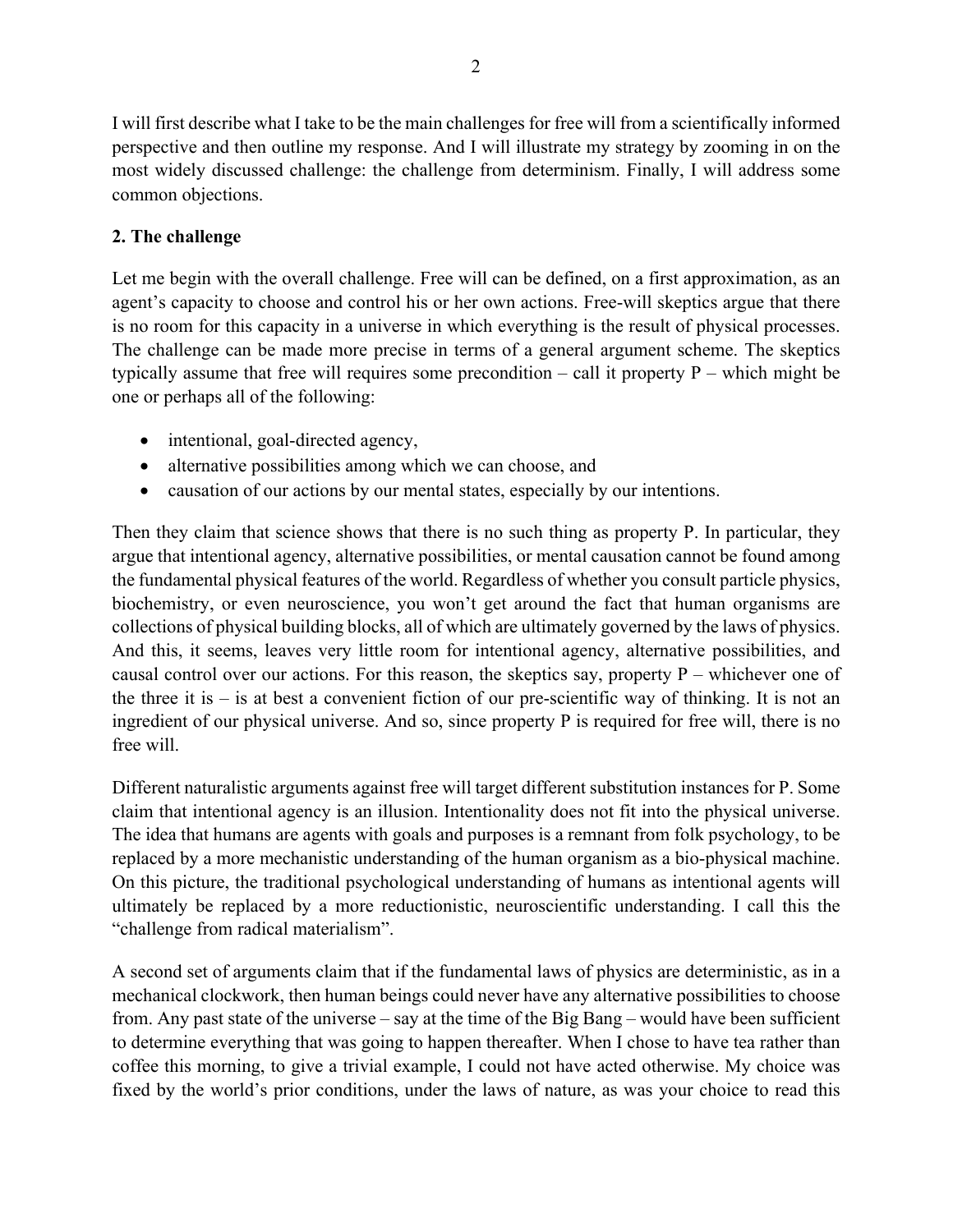paper. I call this the "challenge from determinism". It is, by far, the most widely discussed challenge for free will.

A third set of arguments, finally, assert that it is illusory to think that our actions are caused by our intentions. When I act, it is my brain that makes me do it. Any consciously experienced mental state to which I might intuitively attribute my action is only an epiphenomenon accompanying the real, physical cause – a byproduct. I call this the "challenge from epiphenomenalism".

Unless we are prepared to say that intentional agency, alternative possibilities, and mental causation are not all needed for free will, the success of even just one of these arguments poses a significant challenge for free will. And on the face of it, neither intentional agency, nor alternative possibilities, nor mental causation are easy to give up as conditions for free will. Entities that don't qualify as intentional agents don't even seem to be *candidates* for the ascription of free will. Similarly, entities that never face any real choices between different alternatives don't seem to qualify as "free" either. To claim that there is free will without choices would require at least a revisionary reinterpretation of the notion of freedom. Finally, if an entity's behaviour is caused not by any intentional, mental states, but by completely sub-intentional, physical processes, then whatever this entity does can hardly be attributed to its own free will.

Furthermore, although the popular-science versions of these skeptical arguments have received much attention in public discourse, there are more academic versions too. These include, but are not restricted to, Patricia and Paul Churchland's neuroscientific arguments for "eliminativism" about intentional agency (1981, 1986), Peter van Inwagen's "consequence argument" for the incompatibility of free will and determinism (1975), Jaegwon Kim's "causal exclusion argument" against certain non-reductive forms of mental causation (1998), and Benjamin Libet's and other scholars' experimental results on the neuronal activity underlying voluntary motor actions (1983). In sum, there appears to be a strong naturalistic case against free will.

How should we respond? One response is to conclude that there is no free will. That's what the skeptics say. I find that response unsatisfactory. My view is that we should abandon such a central tenet of our common-sense understanding of the human condition only if the arguments against it are truly compelling, and I don't think they are, as I will explain.

A second response, given by many free-will compatibilists, is to insist that free will doesn't require all of the things I have mentioned, or that it requires them only in a weaker form. For instance, one might say, it is not necessary for free will that we have alternative possibilities to choose from. What matters for free will is merely that we endorse the choices we make, not that we could have acted otherwise. Alternatively, one might redefine what it means to say that an agent "could have acted otherwise". Instead of interpreting it to mean that it was *possible* for the agent to act otherwise, one might interpret it to mean that *if* the world had been a little different than it actually was – say, the agent had tried to do something other than what he or she did – then he or she would have succeeded. We might then be able to bypass some of the challenges I have summarized. I am not convinced by such a response either, because it arguably comes at the cost of watering down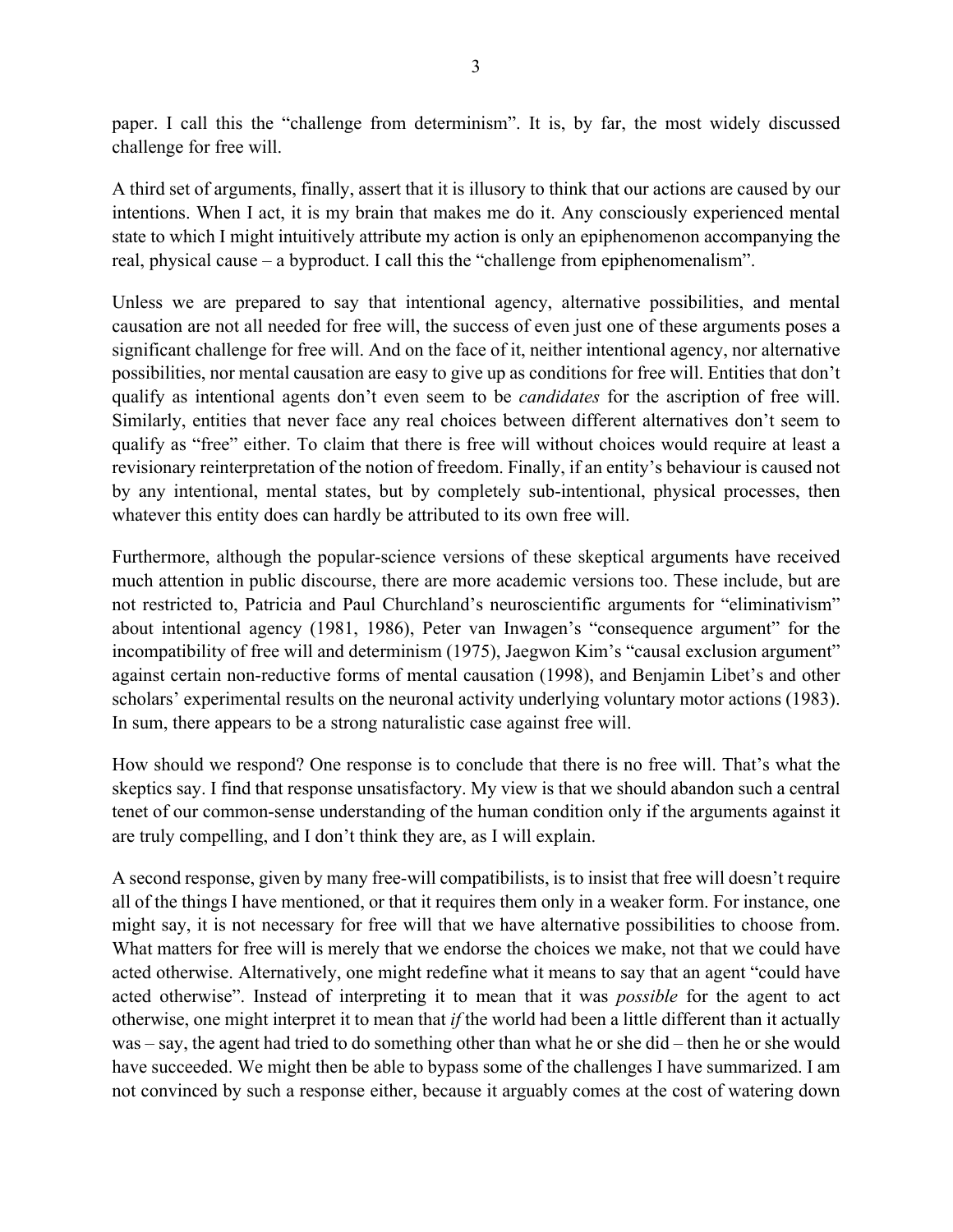the notion of free will. It's not clear that such a weakened notion can do all the work we expect the notion of free will to do, as a basis for our self-understanding as responsible agents capable of deliberating about what to do. I consider the idea that we sometimes face genuine forks in the road central to our sense of responsible agency.

My own response to the challenge is different. I concede the skeptics' starting point and accept that free will does indeed require intentional agency, alternative possibilities to choose from, and causal control over our actions. And I also concede that if we look at the world solely through the lens of fundamental physics or even that of neuroscience, we are unlikely to find agency, choice, and mental causation. But I argue that this does not show that these properties are unreal. Rather, free will and its prerequisites are emergent, higher-level phenomena. They emerge from physical processes but are not reducible to them. I will now explain this response in more detail.

### **3. Free will as a higher-level phenomenon**

As noted, I accept that free will requires intentional agency, alternative possibilities among which we can choose, and causal control over our actions. I take these three properties, suitably understood, to be individually necessary for free will and jointly sufficient. That is, there is no free will without intentional agency, alternative possibilities, and mental causation, and conversely, if all three properties are present in an entity, this is enough for free will; nothing else is needed. Characterizing free will in this way has two advantages. First, it arguably captures a relatively robust common-sense understanding of free will, in line with the "libertarian" intuitions that many people have before they encounter free-will skepticism. Second, by disaggregating free will into three properties, it clarifies what is at stake in the debate. The difficult and often emotionally charged question of whether humans have free will is replaced by a set of more tractable and somewhat less charged questions: whether humans are intentional agents, whether they have alternative possibilities, and whether their actions are caused by their mental states. This gives us a checklist of things we need to consider if we wish to find out whether there is free will. (For an earlier, similar definition of free will in terms of three properties, see Walter 2001, p. 6.)

How, then, can we establish that humans have all three properties? The key point to note is that there are two very different ways in which we can think about human beings. We can either think of them as physical systems, consisting of gazillions of interacting particles, and insist that human behaviour is to be understood as nothing but a physical process. Or we can think of humans as not just physical but also psychological, as beings with mental states and cognitive processes that underpin their behaviour. Call the first way of thinking the "reductionistic" one, and the second the "non-reductionistic" one.

It should be clear that if we adopt the reductionistic way of thinking, we may not find support for intentional agency, alternative possibilities, and mental causation. Intentionality may not seem to be a feature of physical systems; alternative possibilities may seem to conflict with physical determinism; and mental causation seems to go against the principle that all physical events must be attributable to physical causes. So, the reductionistic way of thinking leads directly to the free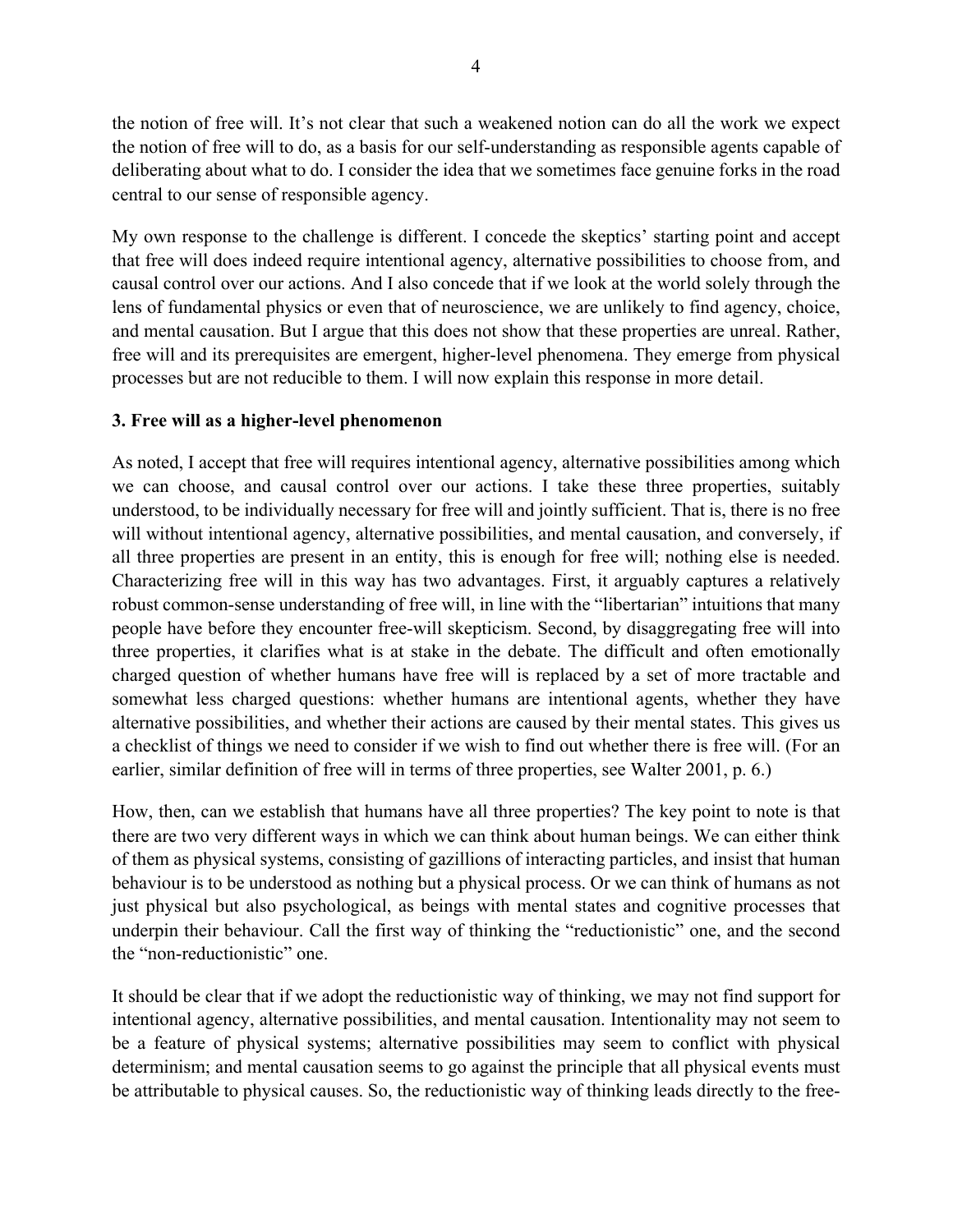will skepticism I have described. However, the human and social sciences – from anthropology and psychology to sociology and economics – support the non-reductionistic way of thinking, which represents humans not as mere physical systems, but as agents with goals and purposes, beliefs and desires, and explains human behaviour on that basis. It would be impossible to make sense of human behaviour in its breadth and richness if we did not understand humans in this way. And this understanding, in turn, vindicates agency, choice, and mental causation as central features of human beings – features that emerge from (and "supervene" on) physical processes in the brain and body but do not lend themselves to a reductionistic description in physical terms alone.

Let me give you an analogy. Suppose someone claims that there is no such thing as unemployment. Why? Because unemployment does not feature among the properties to which our best theories of fundamental physics refer. If you consult quantum mechanics, for instance, then you won't see any unemployment. But it would be absurd to conclude from this that unemployment is unreal. It is very much a real phenomenon, albeit a social and economic as opposed to purely physical one. And of course, this verdict is supported by our best scientific theories at the relevant level, such as sociology and economics. Those theories recognize the reality of unemployment, and it features as an *explanans* and an *explanandum* in social-scientific explanations. Like the skeptic who mistakenly searches for unemployment at the level of quantum mechanics, the free-will skeptics, I argue, make the mistake of looking for free will at the wrong level, namely the physical or neurobiological one – a level at which it cannot be found.

Free will and its prerequisites – intentional agency, alternative possibilities, and mental causation – are in the company of other emergent phenomena, from organisms and ecosystems to economies. These phenomena, too, would be hard to see if we were to look at the world solely through the lens of (say) physics or chemistry. We would see only particles and molecules, fields and forces, but no organisms, ecosystems, and economies. They are irreducibly higher-level phenomena, but that makes them no less real.

# **4. Why are intentional agency, alternative possibilities, and mental causation explanatorily indispensable?**

Let's begin with intentional agency. However much the different human and social sciences – such as anthropology on one side and economics on the other – disagree about how to explain human behaviour, the one thing they all have in common is that they take what Daniel Dennett (1987) calls an "intentional stance" towards human beings. That is, they explain human beings as agents who perceive the world and cognitively represent it, who act in pursuit of goals, and who respond to their situation in ways that are at least partly rational. Whether you consult anthropology or micro-economics, psychology or sociology, you will find this intentional mode of explanation as a common feature. By contrast, if we tried to make sense of human beings solely as heaps of interacting particles, or as complicated neural networks, we would at most be able to explain some details of the brain and body or some specific aspects of physiology and cognition – for instance, how the visual cortex implements certain perceptual tasks. We would not be able to explain the rich patterns of human behaviour in their breadth and flexibility.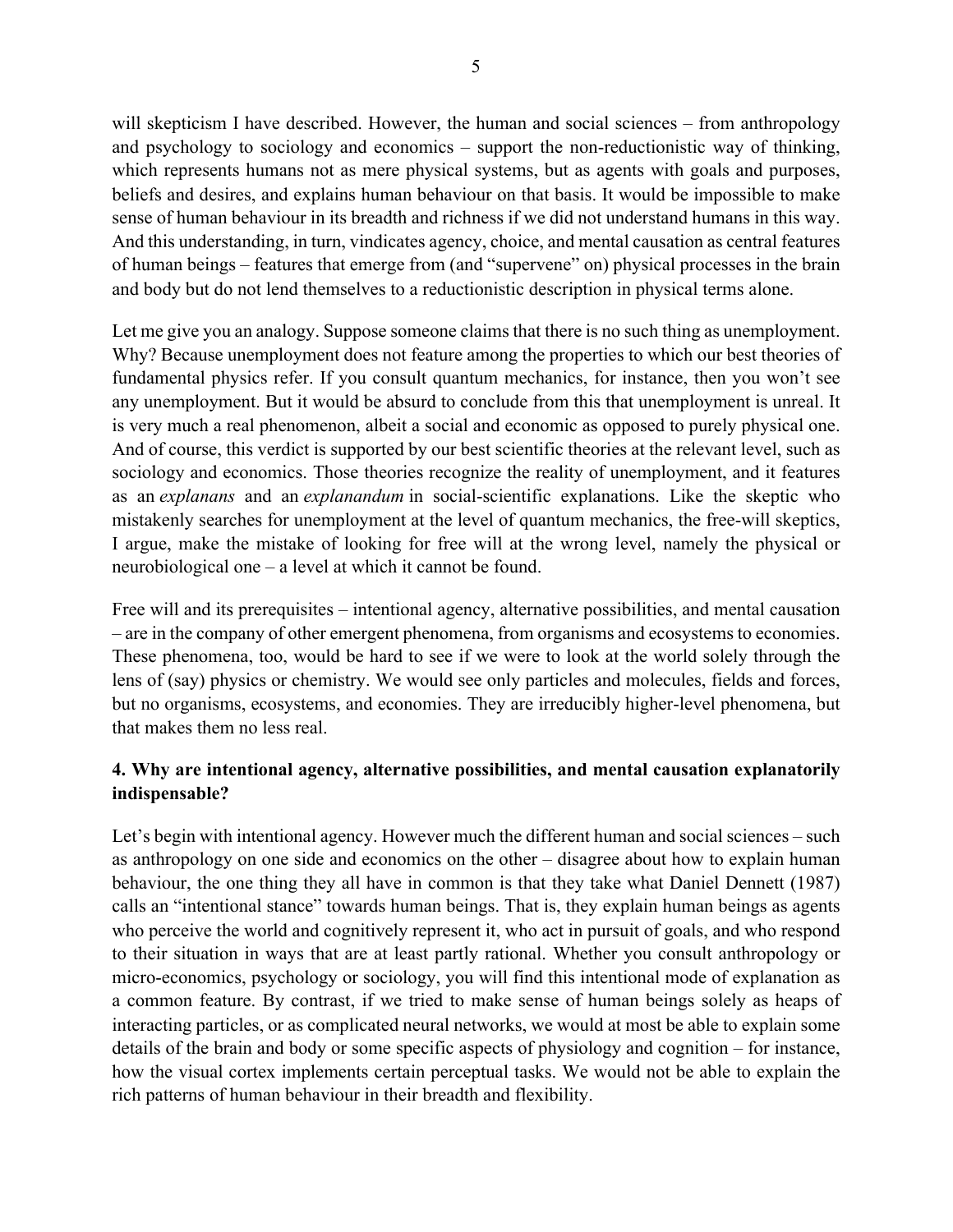To give a simple example, if I ask a taxi driver to take me to Victoria Station on one day, and I ask another taxi driver to take me to King's Cross Station on the next day, and each time I successfully reach my destination, it would be extremely hard – perhaps impossible, in practice – to explain in purely physical terms what the two events have in common. We would have to cite the incredibly complicated neural and other physical processes in each driver's brain and body as well as in the car. Contrast this with the intentional mode of explanation. Once we recognize the two taxi drivers as intentional agents who understand where I wish to go, form the intention to drive me there, and have an intelligible reason to do so, we can easily explain what's going on and make predictions on that basis. The assumption that the drivers are intentional agents is vindicated by its explanatory success. Generally, the ascription of agency to people is indispensable for a satisfactory explanation of their behaviour. This point should be fairly uncontroversial.

Next consider alternative possibilities. Just as we wouldn't be able to explain human behaviour without recognizing people as agents, so we wouldn't get very far in explaining behaviour if we didn't view people as making choices in which alternative actions are open to them. The idea that humans face choices between different options, consider them (where this can take a variety of forms ranging from quick processing to slow and careful deliberation), and select one option among the possible ones is no less important for the human and social sciences than the idea of agency itself. This means that we represent humans not as deterministic machines, but as beings for whom different courses of action are possible. I call this idea "agential indeterminism". Even in a field like decision-and-game theory in economics, which is sometimes (mis)interpreted as representing humans as nothing more than utility-maximizing automata, the notion of a decision tree with choices between several possible options is central. Having different options does not mean that they are all equally likely to be chosen. After deliberation, a decision-maker may well find some options more rational or more attractive than others.

I argue in my book that the assumption of agential indeterminism is a key presupposition of the intentional mode of explanation itself. Without that assumption, our explanations of people's behaviour in the human and social sciences would not get off the ground. My conclusion here is similar to that reached by Helen Steward (2012), who argues that the very idea of agency requires some form of indeterminism. Now one may legitimately ask whether the required agential indeterminism doesn't conflict with physical determinism. As I will explain in the next section, agential indeterminism is compatible with physical determinism – an initially surprising point which, despite sounding counterintuitive, can be established in a formally precise way.

Finally, let's turn to mental causation. Skeptics argue that it is not our conscious intentions that cause our actions, but physical states of the brain. On the theoretical side, they cite Jaegwon Kim's "causal exclusion argument" (1998), which asserts that if we attribute our actions to anything other than a physical cause, this will breach some central tenets of a scientific worldview, such as the principle that there are no physical effects without physical causes or the principle that we should not postulate more causes than strictly necessary. If a physical cause, such as a neural state of my brain, suffices to account for the movement of my arm, for instance, then we should not postulate any further mental cause. On the empirical side, skeptics cite a series of experiments conducted by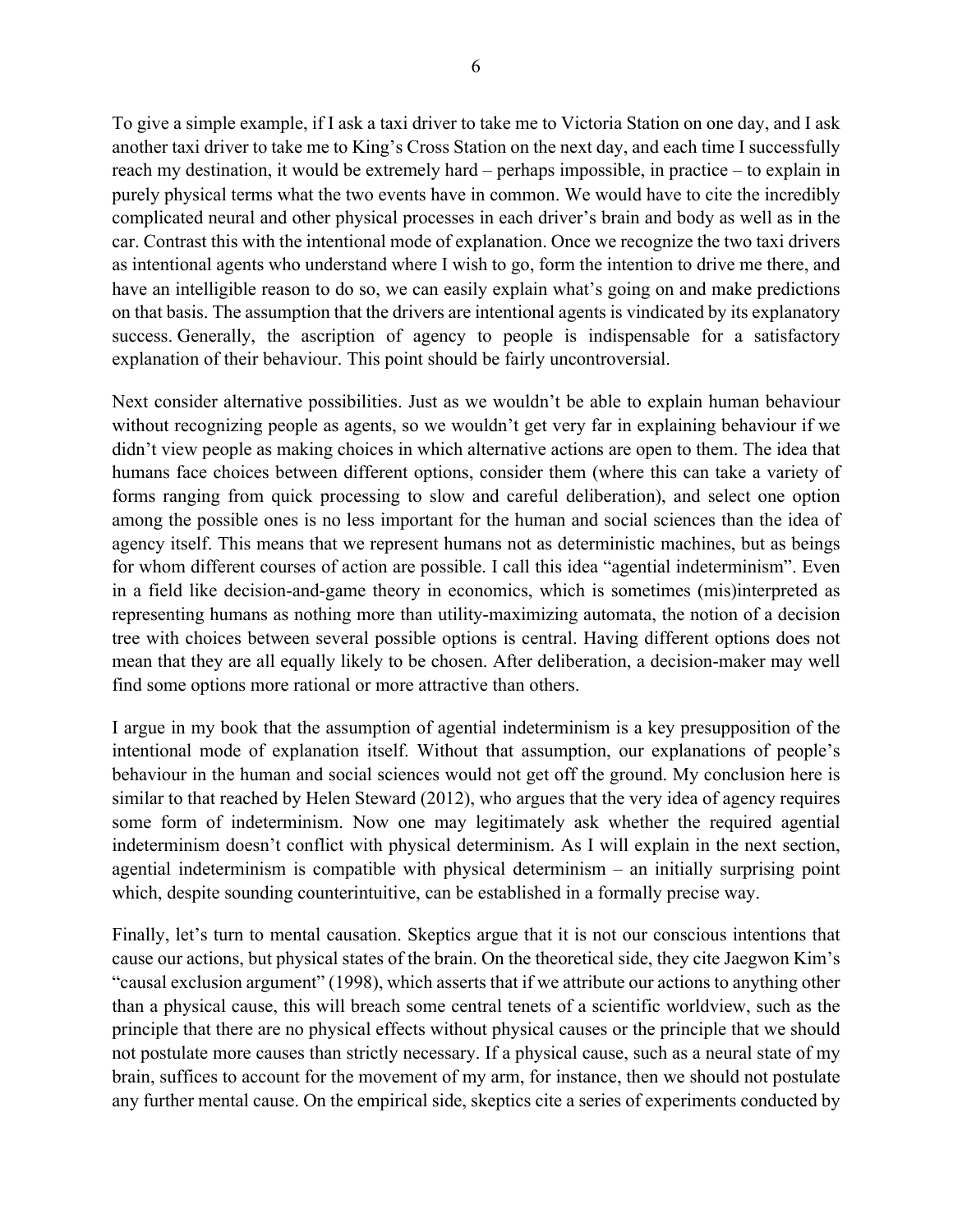Benjamin Libet and his co-authors (1983), and subsequently others, showing that, when subjects are asked to perform voluntary movements of their limbs, one can detect some preparatory brain activity – a neuronal readiness potential – before the subjects experience the conscious intention to act. Libet took this to show that our intentions are only passive byproducts of the real physical causes.

My response, which I can here summarize only briefly, is that both the theoretical and the empirical arguments against mental causation can be rebutted if we are careful in defining what we mean by "causation". If we look at how causation is understood in the special sciences, this points towards a definition of causes as systematic difference-making factors for the resulting effects. (See, for instance, the interventionist theory of causation defended by Judea Pearl, 2000, James Woodward, 2003, and others.) Such a "difference-making" understanding of causation contrasts with a "production" understanding, which is typically assumed in epiphenomenalist arguments against mental causation (on the distinction, see Hall 2004). Roughly speaking, on a difference-making understanding, causal regularities are counterfactual regularities that remain in place when we control for confounding factors and which can be used for effective interventions in a system. An interest-rate increase by the central bank, for instance, is a difference-making cause of a reduction in inflation. Now, the most systematic difference-making causes of human actions are often at the intentional, psychological level, not at the sub-intentional, physical one; and this remains true even if – as we may very plausibly assume – there are underlying "producing causes" (as opposed to difference-making ones) at the physical level. Versions of this claim have been defended by several scholars (see, e.g., Woodward 2008, List and Menzies 2009, 2017, Raatikainen 2010, and Roskies 2012). It is our intentional, mental states that most robustly co-vary with the resulting actions, not their precise physical realizers in the brain, which are too fine-grained to qualify as differencemakers – a phenomenon that Peter Menzies and I called "realization-insensitivity".

In Libet's experiments, the neuronal readiness potentials measured prior to a subject's formation of a conscious intention are, arguably, not difference-making causes of the actions, among other things because subjects can still abort an initially intended action after the neural activity has begun. The neuronal readiness potentials are best understood as belonging to the physical implementation mechanism of voluntary action. The intentional, psychological level remains a significant site of causal regularities, all the more so when we move away from the simple motor actions studied by Libet and consider more complex actions that involve sophisticated planning. And so, the idea of mental causation remains explanatorily indispensable as well.

## **5. What follows from this?**

A skeptic might say: the present arguments only show that viewing people as intentional agents with alternative possibilities and mental causation is explanatorily useful: a convenient theoretical construct or fiction. But that doesn't imply that this is what human beings are really like. Explanatory usefulness doesn't imply reality, and the picture of human beings as choice-making agents conflicts with the more reductionistic picture given to us by the fundamental sciences. In reality, people are nothing but heaps of interacting particles.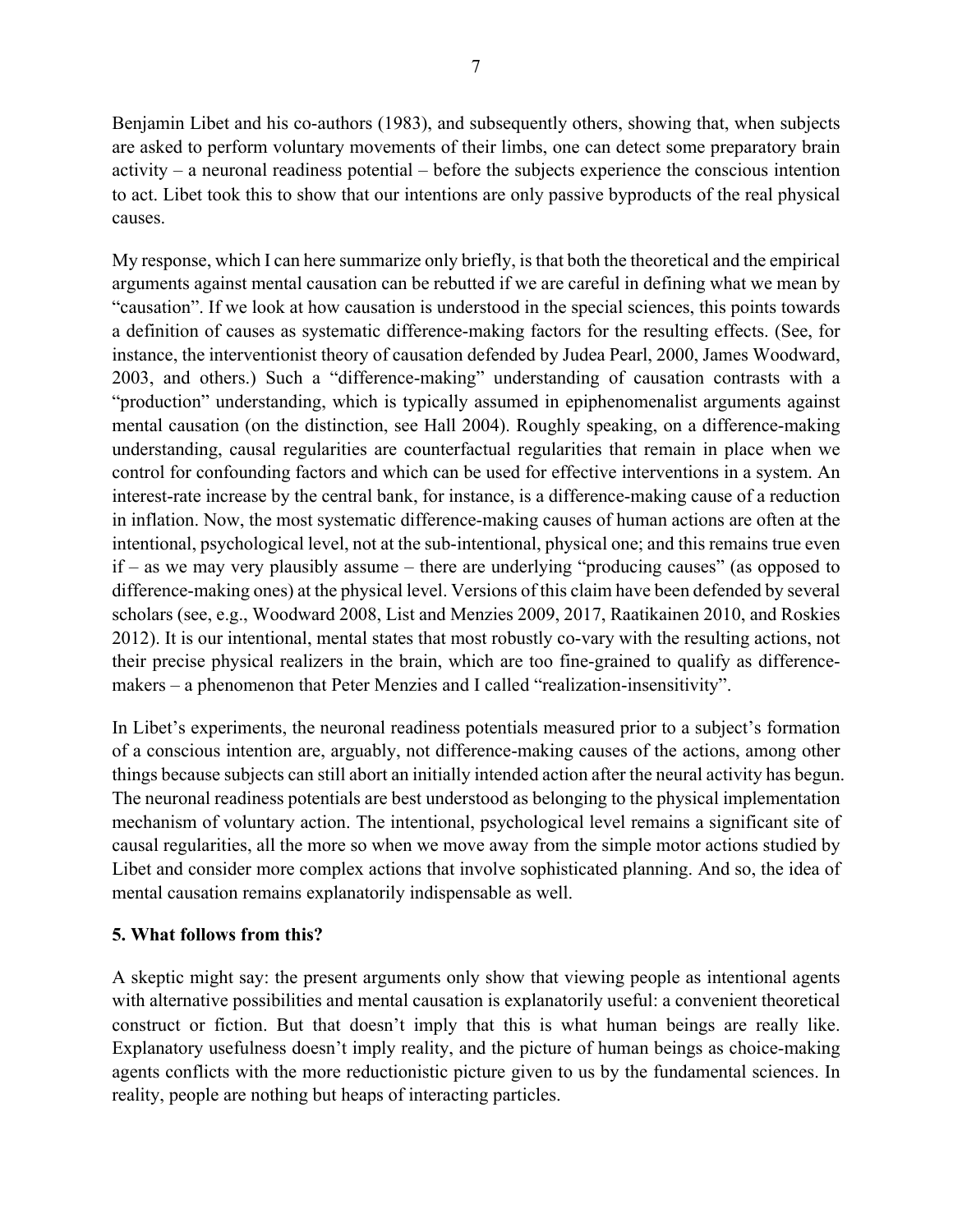There are two things to be said in response. First, science does not mandate adopting the reductionistic picture of human beings. To the contrary, the special sciences, from biology to the social sciences, support the alternative, non-reductionistic picture, and this picture is entirely compatible with the "physicalist" assumption that everything in the world is the result of underlying physical processes. Scientists recognize that even if everything is grounded in physical processes, many phenomena would be impossible to explain through the lens of fundamental physics alone. Higher-level explanations, such as those we find in fields ranging from biology to the social sciences, are indispensable. The theoretical point which tends to be missed by proponents of radically reductionistic approaches is that supervenience does not imply explanatory reducibility. (For further discussion, see List 2019b.)

Secondly, from a scientific perspective, our best guide to any questions about which entities or properties are real is given by our best scientific theories of the relevant domains. If we wish to find out whether electrons or neutrons are real, we must consult particle physics. Similarly, if we wish to find out whether the patterns of the climate are real, we must consult meteorology and climate science. This idea, defended by W. V. Quine (1977) and Arthur Fine (1984), is sometimes called the "naturalistic ontological attitude". In line with it, I suggest that if we wish to find out whether human agency, choice, and mental causation are real, we must consult our best scientific theories of human behaviour, and as noted, these theories give a positive answer.

Putting these considerations together yields an indispensability argument for free will. The argument has two premises:

**Premise 1:** Our best explanations of human behaviour depict humans as choice-making agents: agents with goals and purposes, alternative possibilities to choose from, and causal control over their actions. This depiction is indispensable and compatible with the rest of science.

**Premise 2:** If postulating certain properties or entities is indispensable in our best explanations of a given phenomenon and compatible with the rest of science, then we are (at least provisionally) warranted in taking those properties or entities to be real.

If we accept the two premises, we arrive at the following conclusion:

**Conclusion:** We are (at least provisionally) warranted in taking intentional agency, alternative possibilities, and causal control over one's actions to be real phenomena.

This, in a nutshell, is the core of the naturalistic case for free will. My argument is analogous to the standard naturalistic argument for realism about other properties or entities in science. Physicists are realists about particles, fields, and forces because postulating them is indispensable in our best physical theories. Biologists tend to be realists about cells, organisms, or eco-systems because postulating them is indispensable in the best theories within their domains. And psychologists, at least since the cognitive turn in their discipline, are realists about mental states and processes because postulating them is indispensable in psychological explanations. I suggest that the case for realism about intentional agency, alternative possibilities, and mental causation is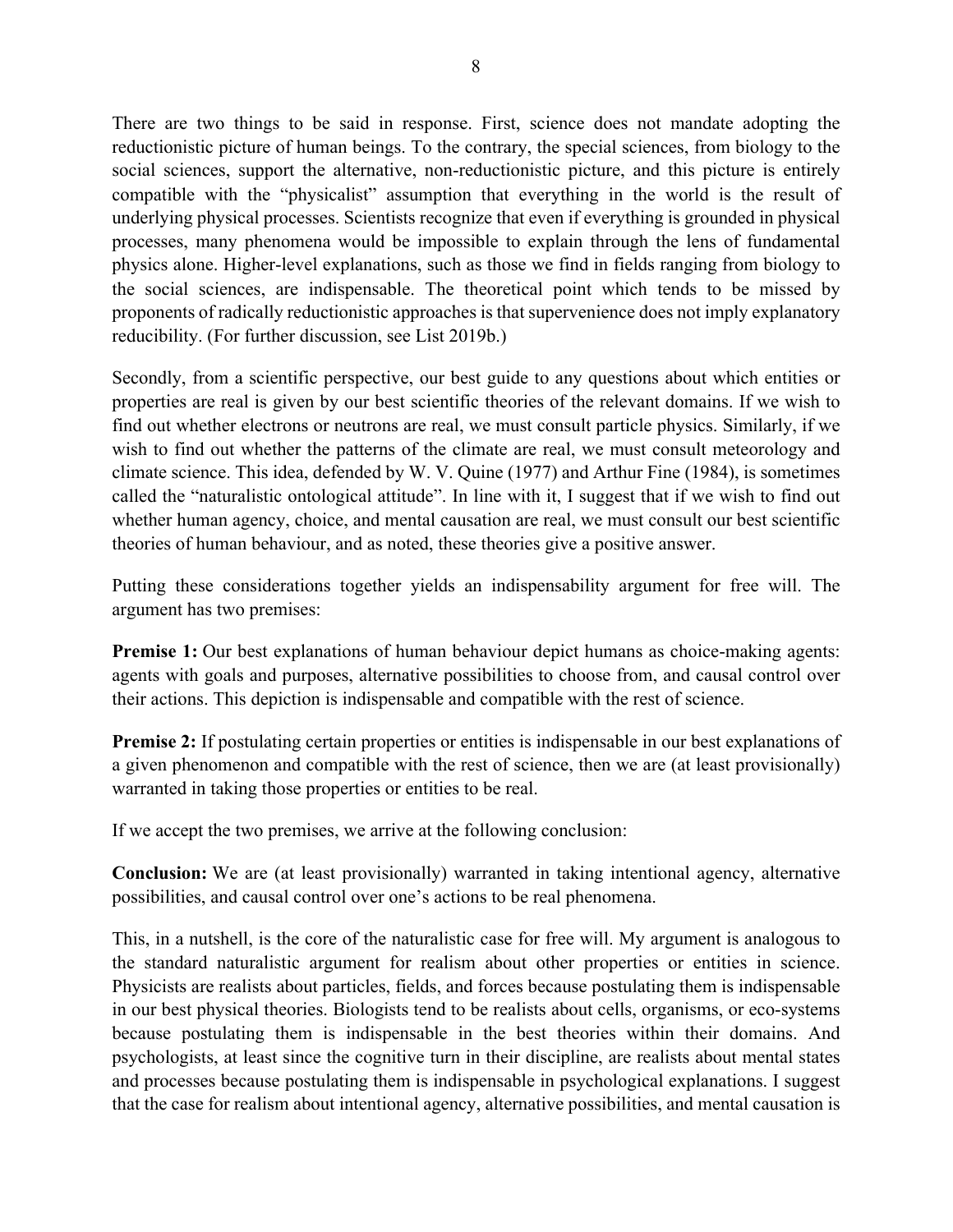no different than that for other emergent, higher-level phenomena whose reality we seldom doubt: the weather, markets, economies, and so on.

It is important to note that the naturalistic case for any ontological commitments in the sciences is always provisional. New scientific developments might render certain postulated properties or entities dispensable even when they were previously considered indispensable. In the case of free will, if new scientific developments were to undermine the first premise of my argument – that our best explanations of human behaviour depict humans as choice-making agents – then I would no longer be able to uphold my conclusion. It is good scientific practice to acknowledge this point.

Moreover, the present kind of indispensability argument for realism about some property or entity is compelling only to the extent that our best explanations of the relevant phenomena exceed a certain quality threshold. If some entity or property occurs in our best explanation of a given phenomenon, but the explanation itself is very poor, then we cannot plausibly draw any ontological conclusions from this. I will here assume, however, that the required quality threshold is met in the case of many of the psychological and social-scientific explanations that depict humans as choice-making agents.

In the next section, I will say more about why the sort of agential indeterminism that underpins the present picture of agency is compatible with physical determinism.

### **6. Indeterminism as an emergent phenomenon**

I have argued that realism about free will is justified because the picture of humans as agents with alternative possibilities and causal control over their actions is not just compatible with science but indispensable in some of our best explanations of human behaviour. Yet, one might wonder whether the picture of humans as indeterministic, choice-making agents is compatible with a worldview in which the laws of physics could, for all we know, be deterministic. Recall that determinism means that the state of the world at any point in time fully determines the future course of events. If the world is physically deterministic, then only one sequence of events will be physically possible, given the past. Everything that will happen in the future, including all human actions, will be inevitable consequences of the past. We would therefore have to be skeptical towards any theory that implicitly or explicitly postulates indeterminism in human agency.

I want to explain why this line of reasoning is mistaken. But before I do so, I need to make a few remarks about why this is relevant. One might think that quantum mechanics, one of our best physical theories, shows that the world is indeterministic. To give a simple example, when a photon, a light particle, hits a semi-transparent mirror with a very sensitive light detector attached, there is a 50% chance that the photon will be transmitted and a 50% chance that it will be reflected. Even the entire past history of the universe appears to be insufficient to determine which of these two outcomes will occur. If this is right, then the debate about whether there could be alternative possibilities in a deterministic universe is of no practical relevance, as our universe is indeterministic from the bottom up. However, this conclusion would be too quick. First of all, quantum mechanics is not the final word on physics. Notoriously, it has not yet been reconciled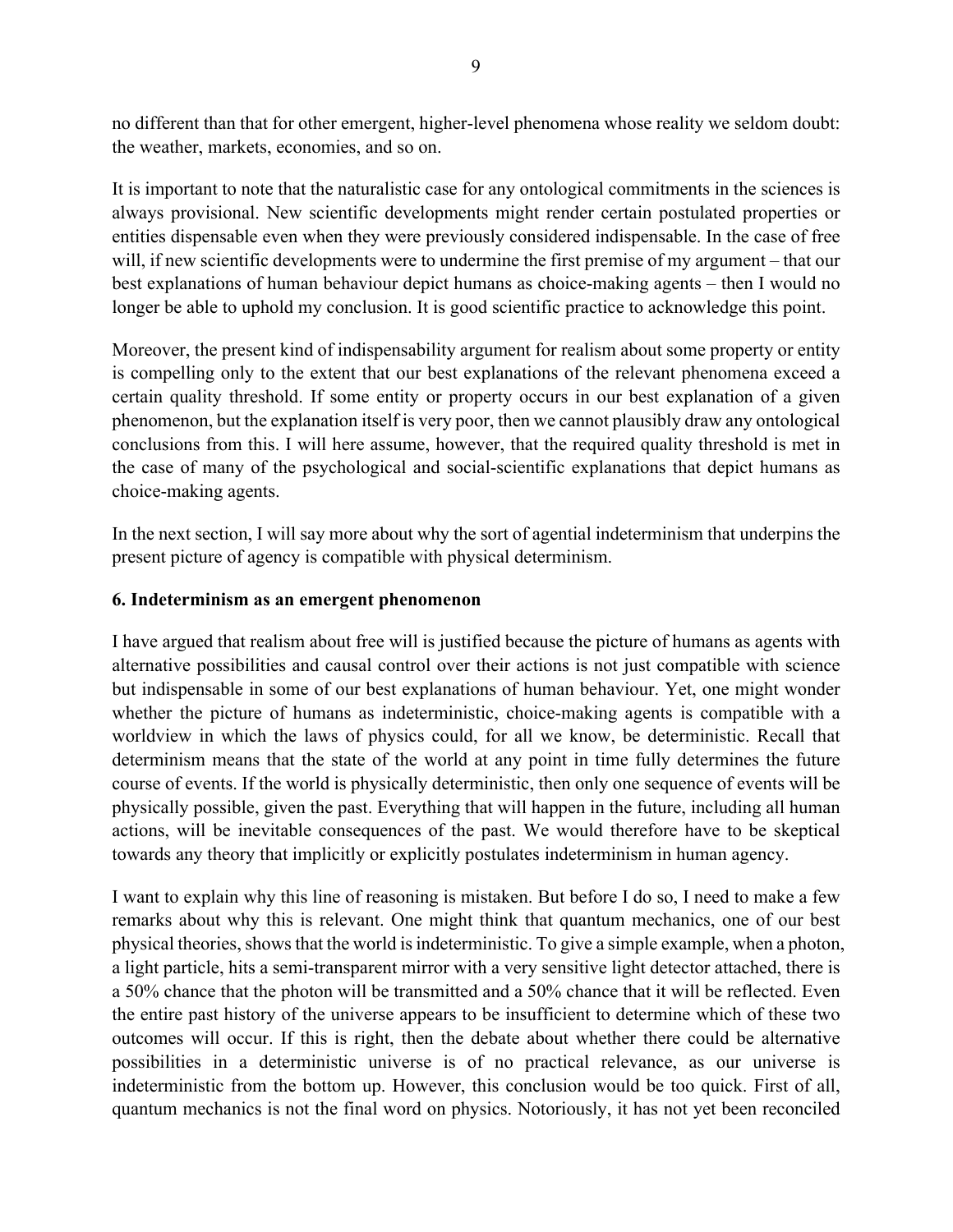with general relativity theory, which explains phenomena such as gravity, and that theory does not share the apparent indeterminism of quantum mechanics. The jury is still out on whether a future unified theory of physics will vindicate determinism or indeterminism. Secondly, the interpretation of quantum mechanics itself is controversial, and while some interpretations, such as the standard "Copenhagen" one, take it to imply indeterminism, others do not. Rival interpretations include ones according to which some hidden variables determine which trajectory the world is on. In the case of the photon, these hidden variables would have predetermined the photon's path. This paper is not the place to discuss the interpretation of quantum mechanics. I simply want to note that the question of what physical determinism does not or does not entail is of more than hypothetical interest.

So, let me turn to the main question itself. Wouldn't physical determinism rule out the kind of agential indeterminism to which, I have suggested, our theories of human behaviour are committed?

Suppose, for the sake of argument, the world is deterministic at the fundamental physical level. How, then, could there be any indeterminism in human agency? My answer begins with the observation that the physical level is just one among many different levels at which we may describe and explain the world, and other levels, such as the chemical, biological, psychological, and social ones, are no less important from a scientific perspective. Different such levels give us different windows into reality, and it would be a mistake to consider what we see from some of those windows as less real than what see from others, especially when those windows correspond to well-confirmed scientific perspectives. When we are interested in what humans can and cannot do, the right level at which to ask this question is the level of the human and social sciences, not the fundamental physical one. This point should already be clear from what I have said so far.

But now comes a crucial point. Contrary to what is often assumed, the distinction between determinism and indeterminism cannot be drawn once and for all in a way that applies to all levels simultaneously. Rather, it is a level-specific distinction. The world may be deterministic at some levels and indeterministic at others – a point that may initially sound surprising.

To illustrate this point – as a "proof of concept" – let me introduce a toy model in which a system behaves deterministically at a micro-level and indeterministically at a macro-level (List 2014). Consider a system which, at each point in time, is in a particular state, and where that state evolves over time in accordance with certain laws governing the system. Let's call the set of all possible momentary states in which the system could be its "state space". A "history" of the system is a possible sequence of states across time. We can think of the system's laws as constraints specifying which histories are possible and which not. For example, the possible histories could be as shown in Figure 1, reproduced from List (2019a). In this example, there are six time periods, labelled  $t =$ 1, 2, 3, 4, 5, 6. Little dots represent states of the system, and lines from bottom to top represent histories. We can think of the state in the bottom row as the system's initial state, and we can think of the states along the upward-moving lines as the subsequent states. In this figure, all the possible histories are deterministic. That is to say: the initial state of each history fully determines all subsequent states; there is never any branching in any of the possible histories. We can interpret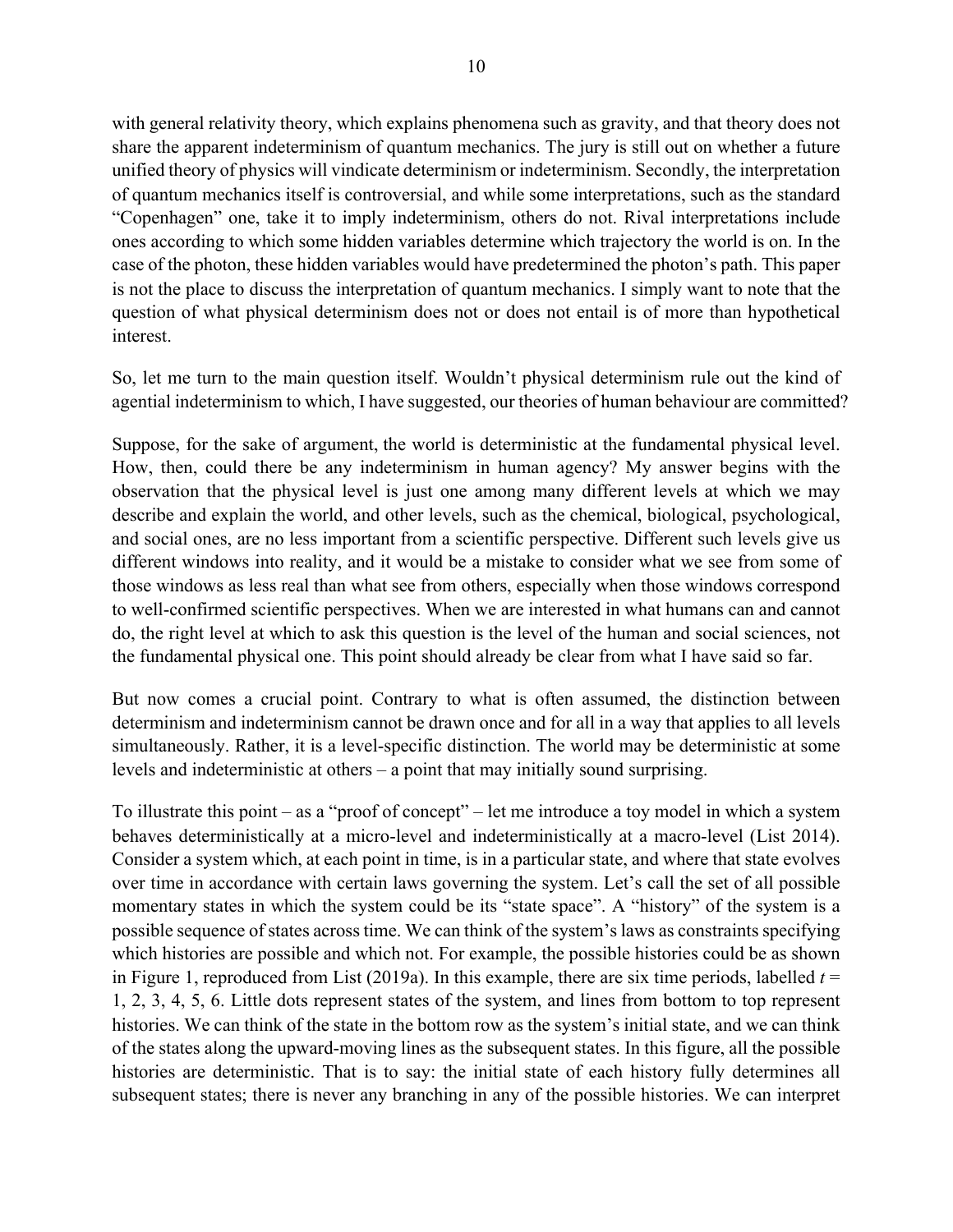the states in Figure 1 as micro-states of the system, for instance states that specify the complete configuration of all the physical particles, fields, and forces making up the system at the relevant time. Possible histories then represent the system's behaviour at a micro-level.



**Figure 1: Deterministic lower-level histories**

Now, let's suppose that we are interested in the system's behaviour at some macro-level, where the focus is not on particles, fields, and forces, but on certain macro-states. These "supervene" on the system's micro-states, but are more coarse-grained, in the sense that the same macro-state can be instantiated by different micro-states; they are "multiply realizable". An example of such a macro-state in physics is a system's temperature. Different configurations of molecules can have the same mean kinetic energy and thereby instantiate the same temperature. An example of a macro-state in psychology is a mental state such as desiring to eat chocolate and believing there is chocolate available in the kitchen. Plausibly, different neuronal configurations in the human brain could realize that same macro-state.

Formally, we can think of each macro-state as an equivalence class of micro-states, consisting of all its different possible "micro-realizers". In our example, suppose that whenever two or more different micro-states lie in the same cell of the rectangular grid in Figure 1, they instantiate the same macro-state. The relevant equivalence classes are thus given by the cells. While in this toy example there are no more than three possible micro-states for each macro-state, the real systems we study in the special sciences typically admit more complex forms of multiple realizability. In principle, each macro-state could have infinitely many possible micro-realizers, and it might be infeasible to describe what they all have in common from a micro-level perspective alone. Figure 2, also from List (2019a), shows what our toy system looks like at the macro-level. Thick dots represent macro-states, and thick lines from bottom to top represent macro-histories.



**Figure 2: Indeterministic higher-level histories**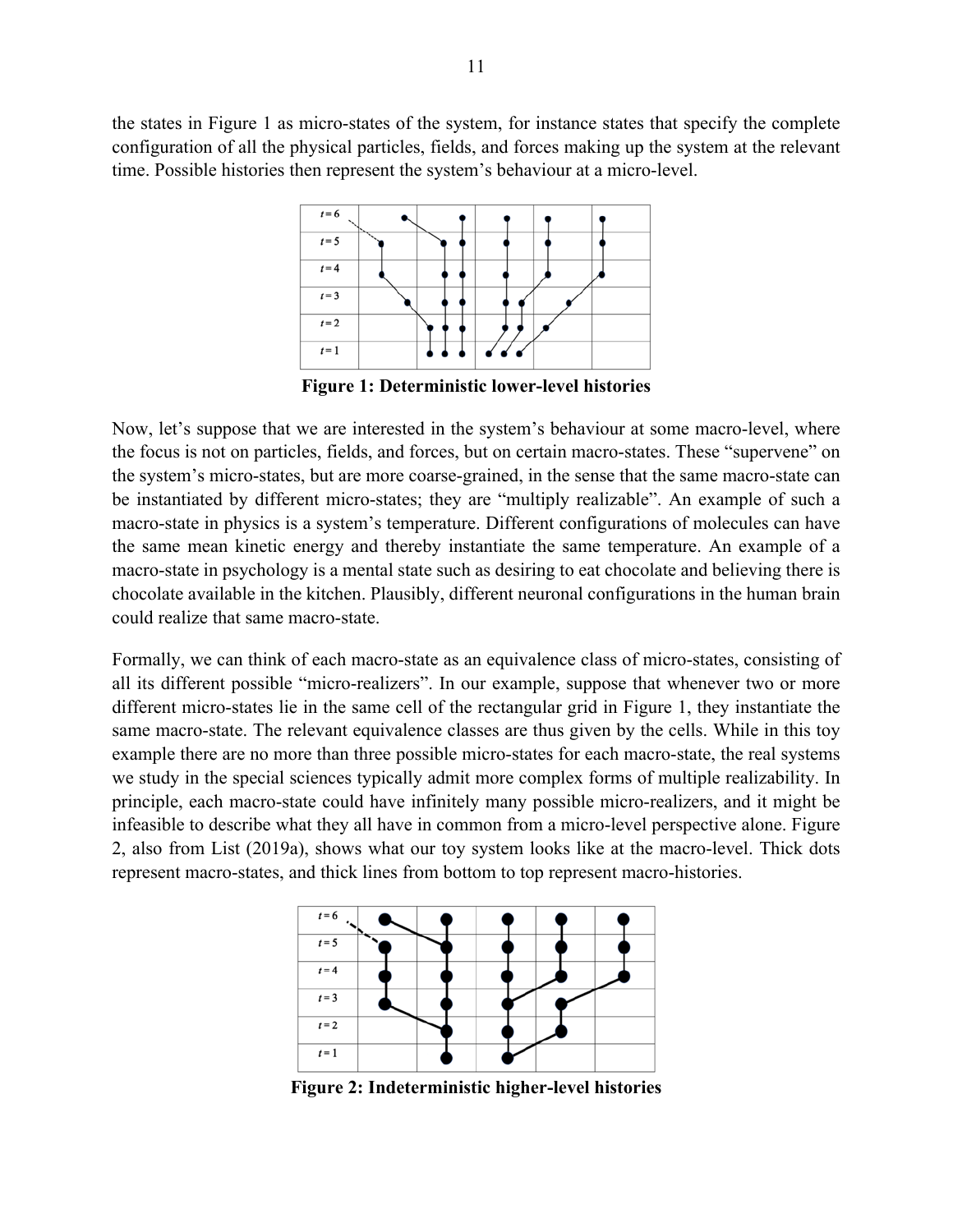It is easy to see that, unlike the micro-histories, the macro-histories are not deterministic here. Regardless of the system's macro-state at time *t* = 1, several sequences of subsequent macro-states are possible: the macro-histories exhibit branching. This illustrates that macro-level indeterminism, such as the indeterminism we find in the human and social sciences, can be an emergent byproduct of micro-level determinism. More technically, the property of determinism is not preserved under changes in the level of description, such as when we move from a lower, more fine-grained level to a higher, more coarse-grained one. Crucially, all of this is entirely consistent with the higher level supervening on the lower one.

Jeremy Butterfield (2012) has expressed the same point by saying that, in a system that admits multiple levels of description, the system's micro- and macro-dynamics need not "mesh". Furthermore, one can not only go from determinism at a lower level to indeterminism at a higher one, but the reverse is also possible (for a concrete illustration, see List 2019a, pp. 96–97). The bottom line is that indeterminism at the lower level is neither necessary, nor even sufficient, for indeterminism at the higher level. Related results were obtained by Jeffrey Yoshimi (2012) and, with a slightly different interpretational angle, by Charlotte Werndl (2009).

## **7. Some objections**

I will now address a number of common objections.

# *7.1. Isn't the emergence of indeterminism at a higher level merely epistemic?*

The most common objection to my analysis is that, if the fundamental laws of nature are deterministic, then the appearance of indeterminism at a higher level is merely "epistemic" – the result of our incomplete information about the system's micro-state – and so my defence of alternative possibilities fails. Even if the *macro-state* at time *t* = 1 is insufficient to determine the history of subsequent macro-states, the *micro-state* at time *t* = 1 would certainly fix all subsequent states, micro as well as macro. In consequence, what I have called "higher-level indeterminism" is an illusion due to our epistemic limitations.

However, this objection is mistaken. There are reasons for adopting an "ontic" and not merely "epistemic" interpretation of higher-level indeterminism – an interpretation which treats it as a real phenomenon. Let me sketch just a few of these reasons.

First of all, good scientific practice – in the spirit of the naturalistic ontological attitude – supports a form of pluralism about levels under which it is appropriate to take a realist attitude towards the properties at each level, provided they are explanatorily indispensable for some relevant specialscience purposes and treating them as real is not incompatible with other, more fundamental commitments. Realism about higher-level indeterminism is arguably supported by this principle.

Secondly, the claim that the system's micro-state would be enough to fix all subsequent macrostates does not contradict macro-level indeterminism at all. It merely reasserts the already assumed fact that the system is deterministic at the micro-level. As an objection to macro-level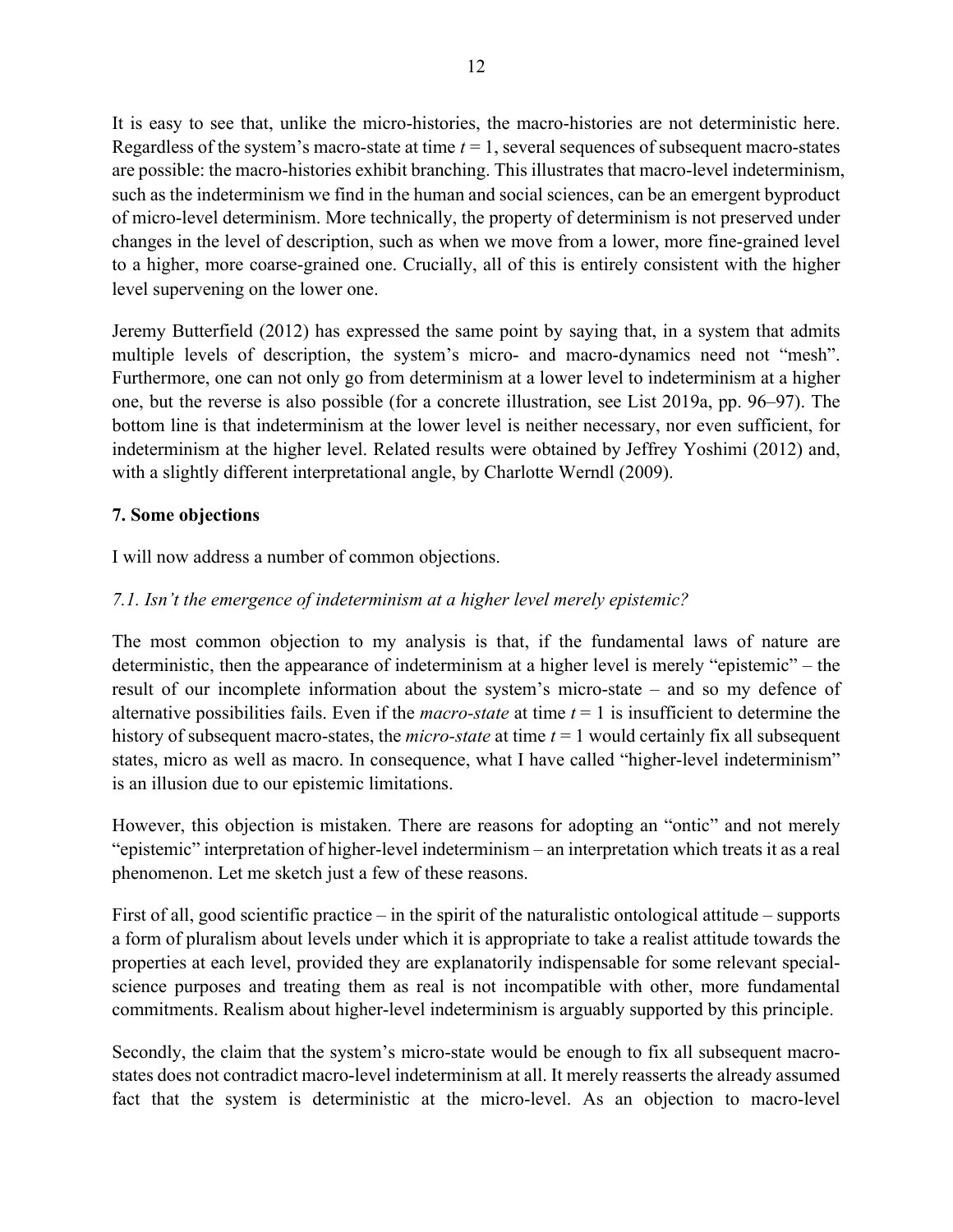indeterminism it fails, because the definition of macro-level indeterminism does not – and should not – refer to the system's micro-states. Indeed, the objection cannot even be expressed if, as is appropriate for macro-level descriptions, we refer only to macro-level facts. Macro-level indeterminism means that the system's *macro-state* at a particular time does not determine the subsequent sequence of macro-states. This definition is unambiguously satisfied in Figure 2, and it is the right definition for analysing a system's macro-level dynamics, also in line with the pluralistic case for considering each level on its own terms.

Finally, we cannot assume that there is always a most fundamental level, which can somehow be treated as the privileged level for distinguishing between determinism and indeterminism "simpliciter". As Marcus Pivato and I have formally shown (2015), a scenario in which there is a bottomless hierarchy of levels, with determinism at even-numbered levels and indeterminism at odd-numbered ones, is entirely coherent, albeit hypothetical. In such a scenario, it would make no sense to speak of determinism or indeterminism "simpliciter", or to tie the distinction to any particular privileged level; after all, there is no fundamental level here. The system's indeterminism at odd-numbered levels is no more or less real than its determinism at evennumbered ones. This scenario supports the idea that the distinction between determinism and indeterminism is best understood as a level-specific distinction. And it fits nicely with the proposed ontic as opposed to epistemic interpretation of level-specific determinism or indeterminism, especially once we accept that different levels can be equally legitimate windows into reality, none of which is generally privileged over the others.

## *7.2. Isn't agential indeterminism yet another form of randomness?*

Another common objection is that, even if there is agential indeterminism, this only establishes a form of randomness or pseudo-randomness at the level of agency; but surely, this is not enough for free will.

I agree that free will requires more than randomness. First of all, however, we must not forget that agential indeterminism is only one of three requirements for free will; intentional agency and mental causation are needed too. But second and much more importantly, it would be a mistake to equate agential indeterminism with randomness. Randomness and indeterminism are not the same thing.

My analysis suggests that there are different kinds of indeterminism. Some are associated with randomness, for instance the kinds of indeterminism we find in quantum random generators or in statistical physics. In the human and social sciences, however, there is another kind of indeterminism, which is associated with option availability. In intentional explanations, we draw a crucial distinction between the options that an agent could possibly choose and those that the agent will actually choose (often for intelligible reasons). Agential indeterminism means that the set of possible options is non-singleton (meaning different courses of action are possible for the agent), not that the choice is random. And this is the kind of indeterminism required for free will, as well as the one supported by our theories of agency.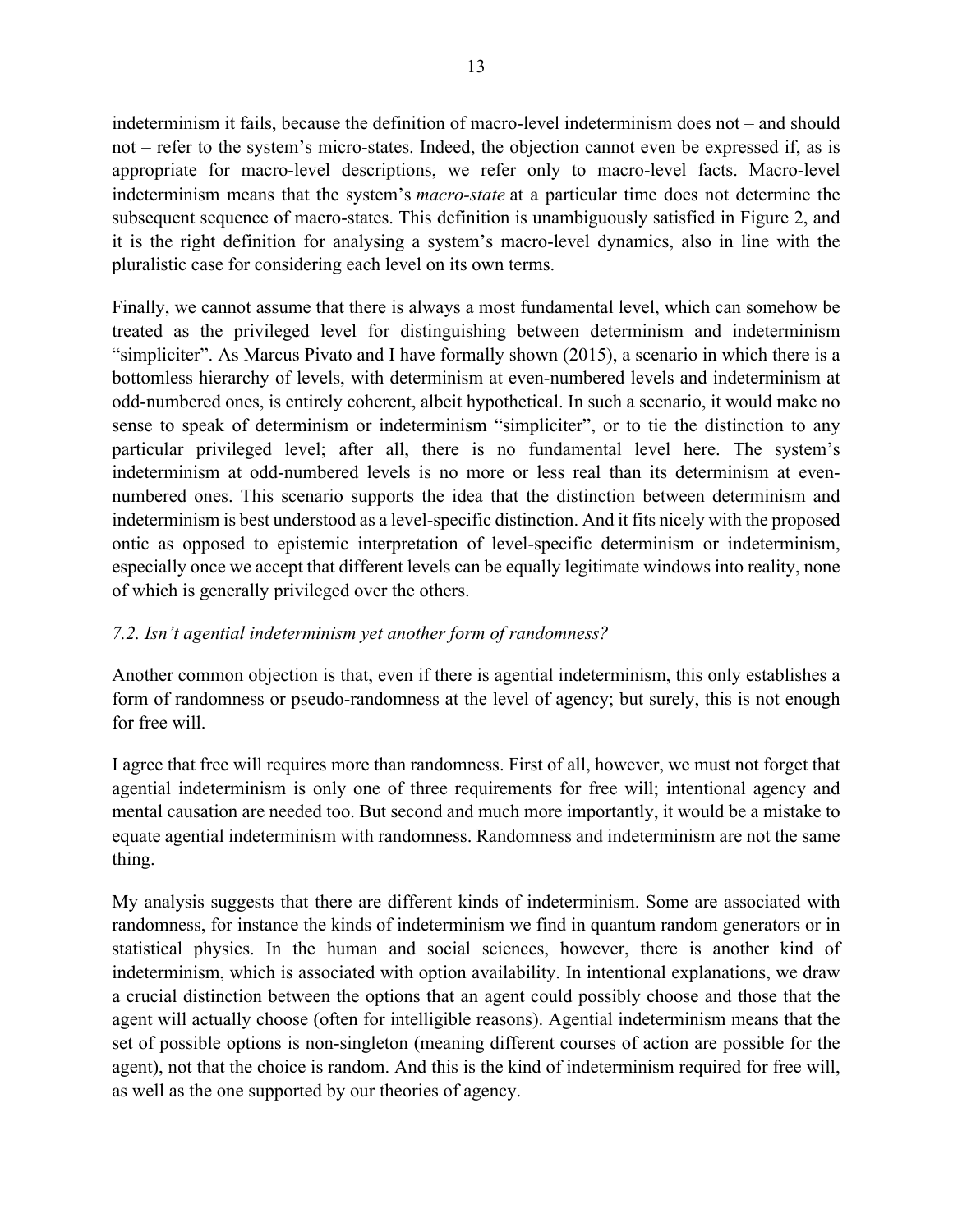Generally, any definition of determinism is based on some underlying modal notion. Physical determinism is defined in terms of physical possibility. It is the thesis that each fully specified physical state of the world admits only one *physically possible* trajectory of future states. Physical indeterminism is the negation of this thesis. Biological determinism, if there is such a thing, would be defined in terms of biological possibility. It is the thesis that each fully specified biological state of a given system (which is more coarse-grained than any fully specified physical state) admits only one *biologically possible* trajectory of future states. Biological indeterminism is its negation. Agential determinism and indeterminism, finally, are defined in terms of agential possibility, in an analogous way. Agential possibility, in turn, is the notion of possibility used by our best theories of human agency, which I have suggested can be interpreted in terms of option availability as postulated by those theories. And while the theories represent human agents as making choices between different options – albeit perhaps not always fully rational choices – they do not represent human agents as mere randomizing devices. If we are committed naturalists, we should take this representation of human agents as choice-makers rather than randomizers at face value.

## *7.3 Are our best theories of human agency committed to real alternative possibilities or just to imagined ones?*

I have adopted a realist account of agential possibility and suggested that agential possibility is the modal notion to which our best theories of human agency are committed. A critic might ask, however, whether for the sciences of human agency a purely *epistemic* notion of an agent's possibilities might suffice (a question posed, for instance, by Rosen 2020). We might interpret the possible options postulated by our theories of human decision-making as possibilities an agent imagines, rather than as real options. On such an epistemic interpretation, as I describe it in List (2019a, p. 102), "the 'possible' options would ... be those that an agent subjectively believes to be possible, even though in reality there is only one genuinely possible option in each situation – namely, the one that ends up being chosen". This might be sufficient for explanatory purposes, without entailing any commitment to agential indeterminism.

I disagree with the suggestion that this is a good interpretation of what our theories of human action and decision-making are committed to. For a start, decision theorists – in fields like game theory and behavioural economics – do not normally think of the postulated options merely as options the agent *believes* he or she has, but as options that are *genuinely available* to the agent. Indeed, the use of concepts such as "consideration sets", "focal options", or "salient options" (which refer to *subsets* among the possible options to which a decision-maker gives particular attention) is evidence that decision theorists recognize that there is a further distinction to be drawn between options that are possible in some objective sense and options that have a certain subjective status in the decision-maker's awareness. I therefore maintain that the most literal and straightforward interpretation of the postulated options in decision theory (before we introduce notions such as consideration sets) treats them as real possibilities (from the external perspective of the decision theorist), not as imagined ones (from the internal perspective of a decision-maker).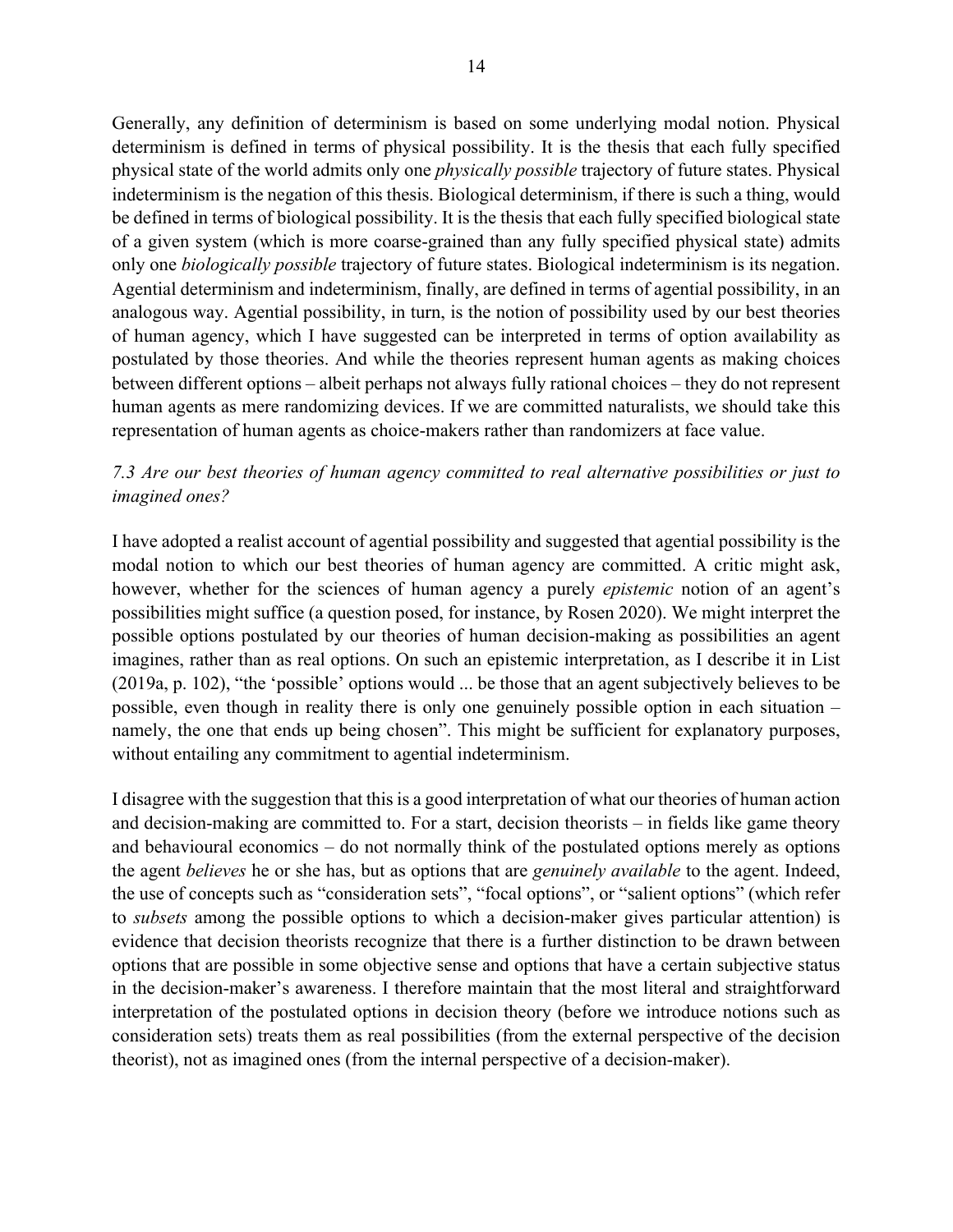To insist on adopting an epistemic interpretation of the modal notions of the human and social sciences while accepting an ontic interpretation of the modal notions of, say, chemistry or biology (which I think we normally do) would be to apply an unwarranted double standard. Consistently with the naturalistic ontological attitude, I propose that we should be realists about the modal notions of *all* of the special sciences, provided our commitment to them does not conflict with more fundamental commitments. And remember that my compatibility arguments show that what I say about agential possibility does not conflict with determinism at other levels, such as the physical one.

As I observe in my book, the epistemic interpretation of agential possibility "would amount to a kind of 'error theory' concerning the nature of human deliberation: agents would be systematically mistaken in thinking that they are faced with possible choices when in fact they never have more than one option" (List 2019a, p. 103). Such an error theory might be defensible if a realist interpretation were ruled out by other considerations, for instance if real alternative possibilities were ruled out by physical determinism. The error theory would then allow us to reconcile the *appearance* or *illusion* of choice with its lack of reality. But I have shown that alternative possibilities at the level of agency are not ruled out by physical determinism. And therefore, the error theory is not forced upon us, so we can accept the more natural realist interpretation of agential possibilities instead.

# *7.4. Isn't my account of free will vulnerable to the problem of present luck?*

A further objection, raised by Al Mele (2020) and Gregg Caruso (2020), is that my account of free will suffers from the "problem of present luck" or, more fully, "the problem of present indeterministic luck". Mele has argued that this problem poses a significant challenge for traditional libertarian accounts of free will, but not for standard compatibilist ones. He worries that my account may be vulnerable to it. Caruso, who is a hard incompatibilist, further worries that my account suffers from an additional problem of "constitutive luck", to which even compatibilist accounts of free will are vulnerable. I set this additional problem aside in this paper; for my response to Caruso, see List (2020).

Let me begin by explaining the problem of "present luck". Suppose we accept that free will requires a form of indeterminism in an agent's choices. Each time an agent makes a choice, say between A and B, both options are genuinely open to him or her; each is a genuine possibility.

What this means is that the agent's history up to the time in question has two possible continuations: one in which the agent does A and another in which he or she does B. Suppose, now, the agent chooses A. Does this qualify as a responsible choice? Clearly, A was not *necessitated* by the agent's prior state; B would have been equally possible. Given the same prior psychological state, it was entirely possible for the agent to do B instead. This casts doubt on whether we can genuinely attribute the choice of A to the agent rather than to a random process.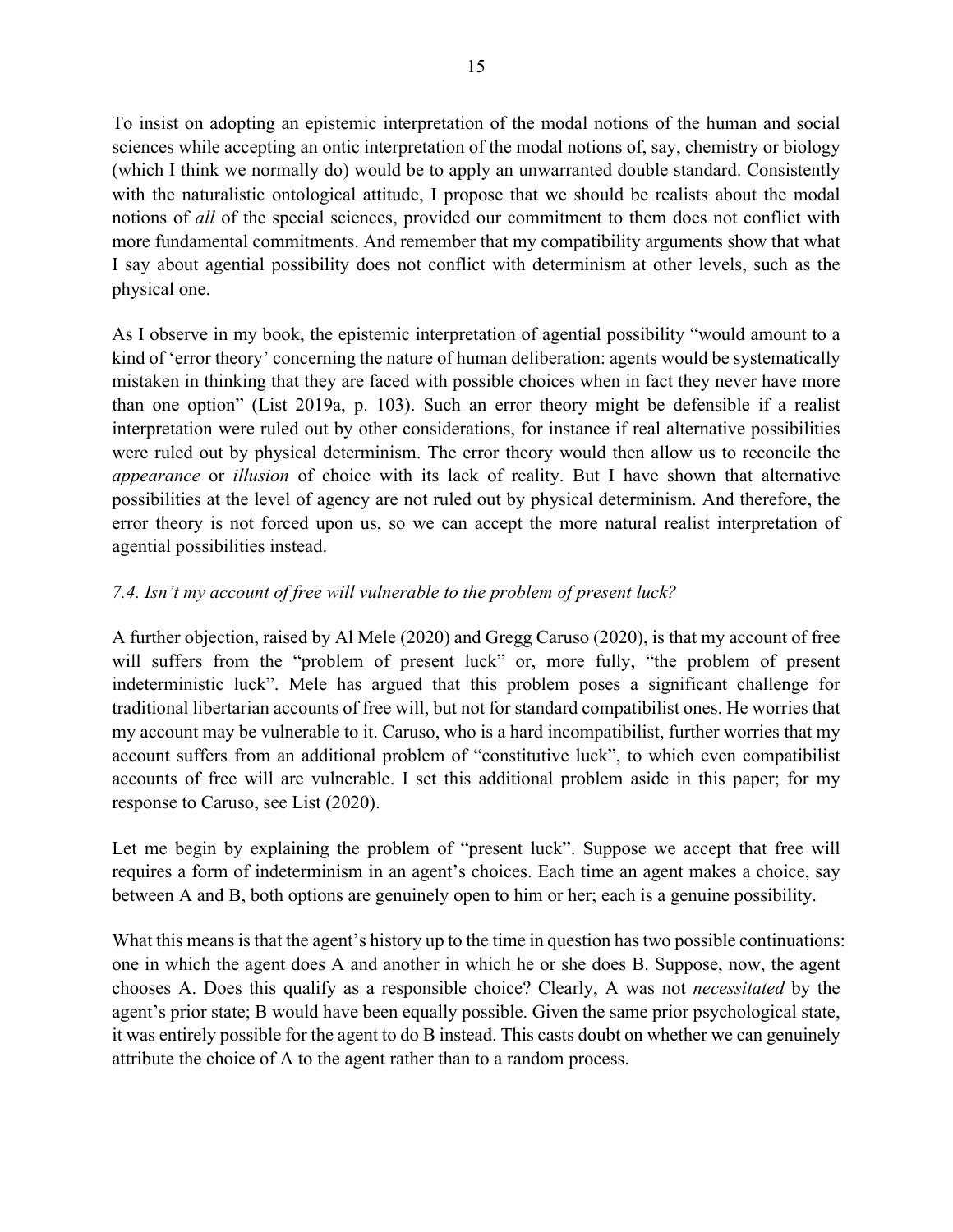As I put the worry in List (2019a, p. 108), "If several distinct courses of action are equally consistent with the agent's full psychological state at the given time, then it is hard to see how the agent's actual action could be any more attributable to the agent than any of the other possible alternatives would have been. Why should I count as the 'author' of my action if there was nothing in my psychological state that necessitated that action?" It seems, then, that the actual choice is to be attributed more to luck than to genuinely responsible agency. This is the problem of present luck. As the libertarian Robert Kane (1999, p. 217), who recognizes the problem, puts it: "If an action is *undetermined* at a time *t*, then its happening rather than not happening at *t* would be a matter of *chance* or *luck*, and so it could not be a *free* and *responsible* action."

The critics are right that anyone who thinks that free will requires indeterminism at the time of choice must explain how an agent can be considered responsible for the resulting choices. By contrast, standard compatibilists do not face this problem. This is obvious in the case of compatibilists who think that free will does not require any alternative possibilities at all. For instance, the problem evidently does not affect those compatibilists who think that an agent is free if and only if he or she stands in an appropriate relation of authorship or endorsement to his or her actions, where this may be fully consistent with the resulting actions' being determined by the agent's character and motives. (Of course, such compatibilists may face a different kind of luck problem of their own, namely the problem of "constitutive luck", as discussed by Caruso 2020, which is to explain how agents can be held responsible for the results of their character and motives the origins of which may have been beyond their control.) But even those compatibilists who accept an ability-to-do-otherwise requirement for free will but define it in conditional terms can avoid the "present luck" problem. Suppose I want and intend to do A, and go ahead and do A. If my ability to do otherwise simply consists in the fact that *if* I had wanted to do B instead, *then* I would have done so, the truth of this counterfactual in no way challenges the fact that I did A out of my own volition; indeed, in the actual world, in which I wanted and intended to do A, no other action would have been possible. The truth of the counterfactual does not compromise my responsibility at all.

The critics are also right that, because I take free will to require indeterminism at the level of agency, my account is more similar to traditional libertarianism from the perspective of the "present luck" problem than to standard compatibilism, and so I must confront the problem. What can I say in response?

In principle, I could respond to the "present luck" problem by drawing on and adapting one of the existing responses that have been proposed by libertarians. But my preferred response is to build on the observation that agential indeterminism is not the same as randomness. If someone has a choice between A and B, in which A and B are genuinely possible options, this does not mean that what the agent chooses is just a result of chance or randomness. As Wlodek Rabinowicz and I have argued in joint work, the genuine availability of more than one option does not preclude the intentional endorsement of one of the options by the agent, so that the chosen option stands out among the available alternatives (List and Rabinowicz 2014).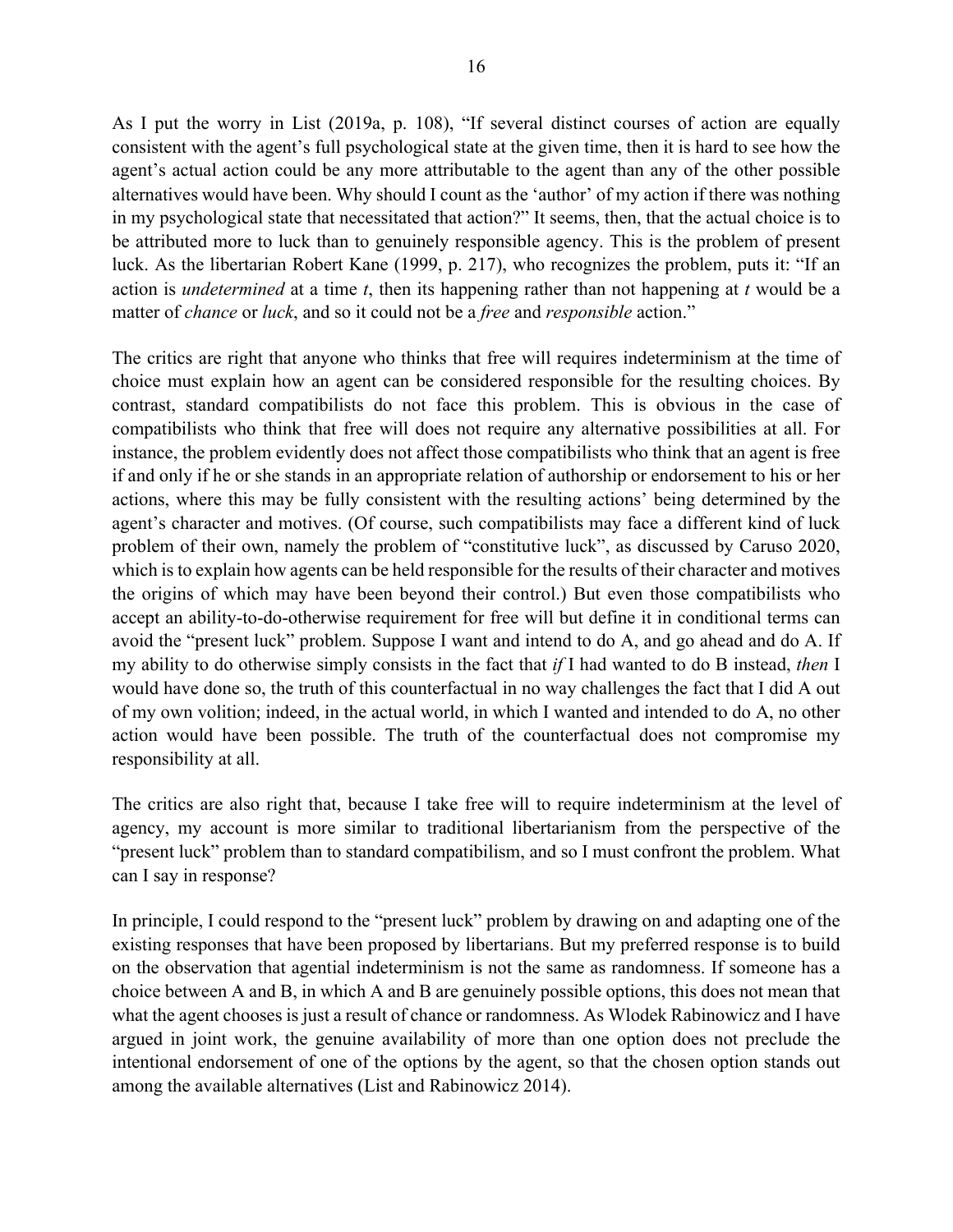The choice of, say, A need not be attributed to luck just because B could have been chosen instead. According to my account, what renders the agent's choice a responsible one, over which he or she can be said have control, is the conjunction of three things:

- (i) According to our best explanatory theory, the agent intentionally endorses A and chooses on that basis.
- (ii) Some other choice, such as B, would have been possible too, though it may not have been equally intentionally endorsed.
- (iii) The agent's intention is a difference-making cause of his or her actual choice (here of A). That is, in the nearest (though perhaps not in more remote) possible worlds in which the agent has that intention, he or she makes the choice in question, and in the nearest possible worlds in which he or she does not have that intention, he or she does not make that choice.

According to my account, all three propositions can be simultaneously true, and so it would be a mistake to conclude that the agent's actual choice is just a matter of luck.

Although a version of this response might be available to proponents of traditional libertarianism too, my account arguably has an advantage. Traditional libertarians tend not to distinguish between different kinds of indeterminism. Rather, they take one kind of indeterminism to be fundamental – typically physical indeterminism – and argue that free will requires indeterminism of that kind. Now, if that kind of indeterminism is the same as the one that supposedly underlies ordinary chance or randomness, then it is easy to see why the worries about luck may arise. From the perspective of the modal notions involved, choice, on that picture, may look similar to randomness. By contrast, a key feature of my account is the distinction between agential and physical possibility, and between indeterminism at the agential level and indeterminism at the physical one. As already noted, I argue that agential indeterminism is a *sui generis* form of indeterminism that is due to option availability, not chance. And so, on my account, it is easier than on a traditional libertarian one to differentiate agential indeterminism from chance or luck.

# *7.5 Doesn't physicalism entail some form of reducibility of mental properties to physical ones?*

My arguments for free will rest on a non-reductive physicalist view: a view according to which mental properties, while supervenient on physical properties, are non-identical to their physical realizers and causally and explanatorily significant. I reject the reductive physicalist claim that, for any mental property M, there exists a corresponding physical property P such that

- (i) necessarily, M and P are co-instantiated ("equivalence in satisfaction conditions"), and
- (ii) M and P can serve the same explanatory role ("substitutability for scientific explanatory purposes").

I suggest that there are combinatorial reasons as to why clause (i) is not generally satisfiable and that, even if clause (i) were satisfied, there are further conceptual reasons as to why clause (ii) is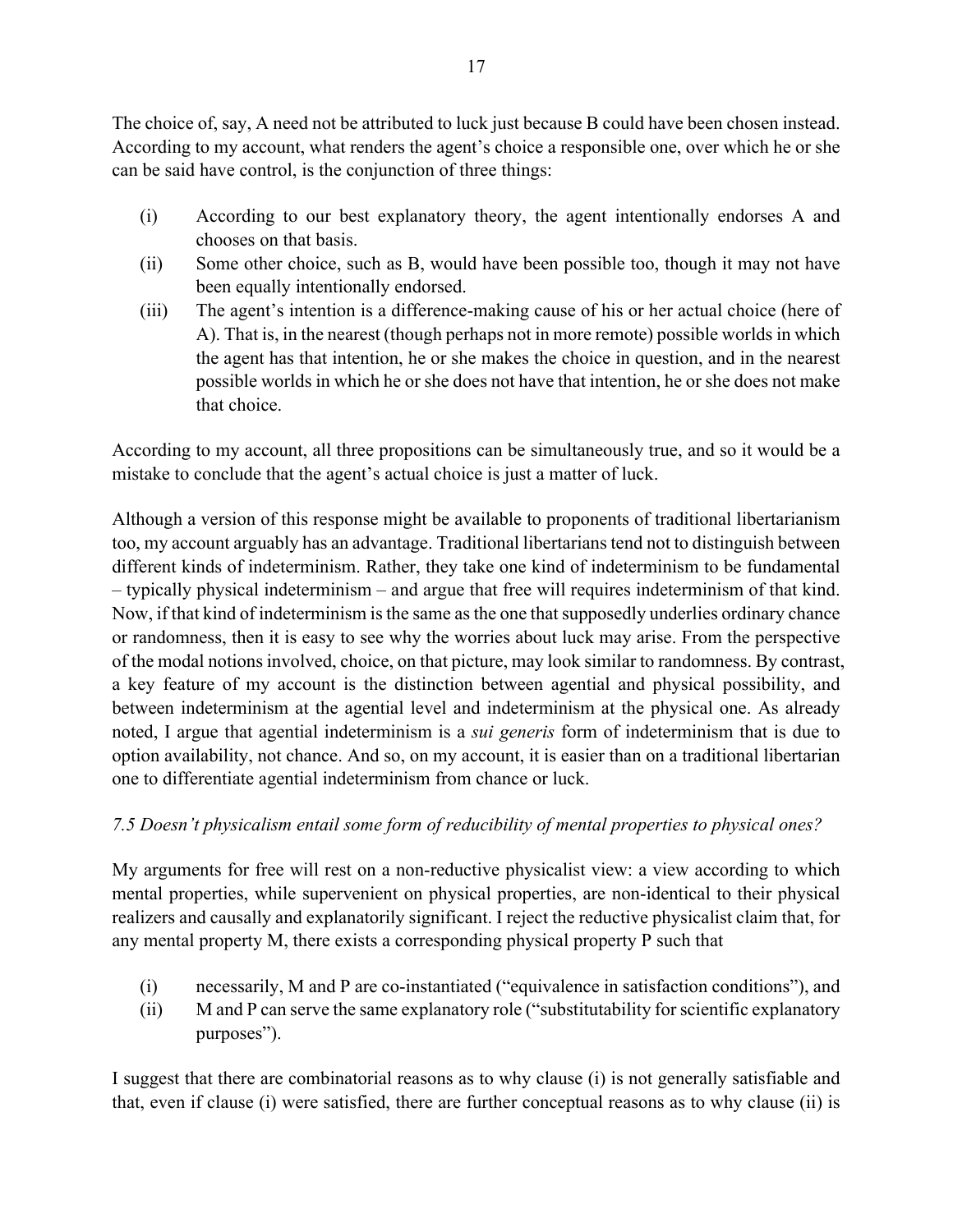not generally satisfiable either. Critics have raised objections to both of these claims (Rosen 2020, Kaiserman and Kodsi 2021).

Regarding my combinatorial claim, a critic might object that if a mental property M supervenes on physical properties, then we may define a set consisting of all the possible physical configurations in which M can be instantiated; call its elements  $P_1$ ,  $P_2$ ,  $P_3$ , and so on. Plausibly, there are infinitely many of them. It will then be true that M holds if and only if either  $P_1$  holds or  $P_2$  holds or  $P_3$  holds, and so on. Could we then not simply identify M with the disjunction  $P_1$  or  $P_2$ or P3 or ...? If we count this disjunction as a physical property, we have found a physical property that is necessarily co-instantiated with M, thereby satisfying clause (i).

My response is that the criterion for a property to count as physical is that the property is definable in the appropriate physical-level language, and I interpret this to mean that it can be defined using a finite (albeit possibly long) expression. All well-formed sentences of standard languages (natural or formal) are finite, even if there is no upper bound on the admissible length of any sentence. Now, there are strong combinatorial reasons as to why finite definability of a higher-level property in lower-level language is the exception rather than the rule.

Suppose specifically:

- (a) there are infinitely many possible states in which a physical system could be (which seems reasonable to assume), and
- (b) our physical-level language is countable (like all standard languages, from English to textbook logics).

Then, by assumption (a), there are uncountably many possible *sets* of states. By assumption (b), only countably many of them are describable using our given language, because the language permits only countably many expressions. This means that, in combinatorial terms, almost all sets of physical states (all but countably many) are not finitely definable in the given language. If a higher-level property such as M supervenes on physical properties, then there will certainly exist some set S consisting of all and only those possible physical states that count as instantiating M. But, as the present reasoning shows, it would be a highly exceptional case if that set S were also describable using our physical-level language. And so, finite definability of a higher-level property in lower-level terms is the exception rather than the rule.

This is an upgraded version of the classic multiple realizability argument against the reducibility of higher-level properties to physical ones (List 2019b), which originally goes back to Jerry Fodor (1974) and Hilary Putnam (1975). If this argument is correct, then I can reject the reductive physicalist claim that any mental property is identical to some physical property.

Suppose, however, against all odds, that we can find a physical property P with which the mental property M is necessarily co-instantiated. Would I then need to concede the reductive physicalist's claim that M and P are identical? I suggest in my book that this would be too quick, because M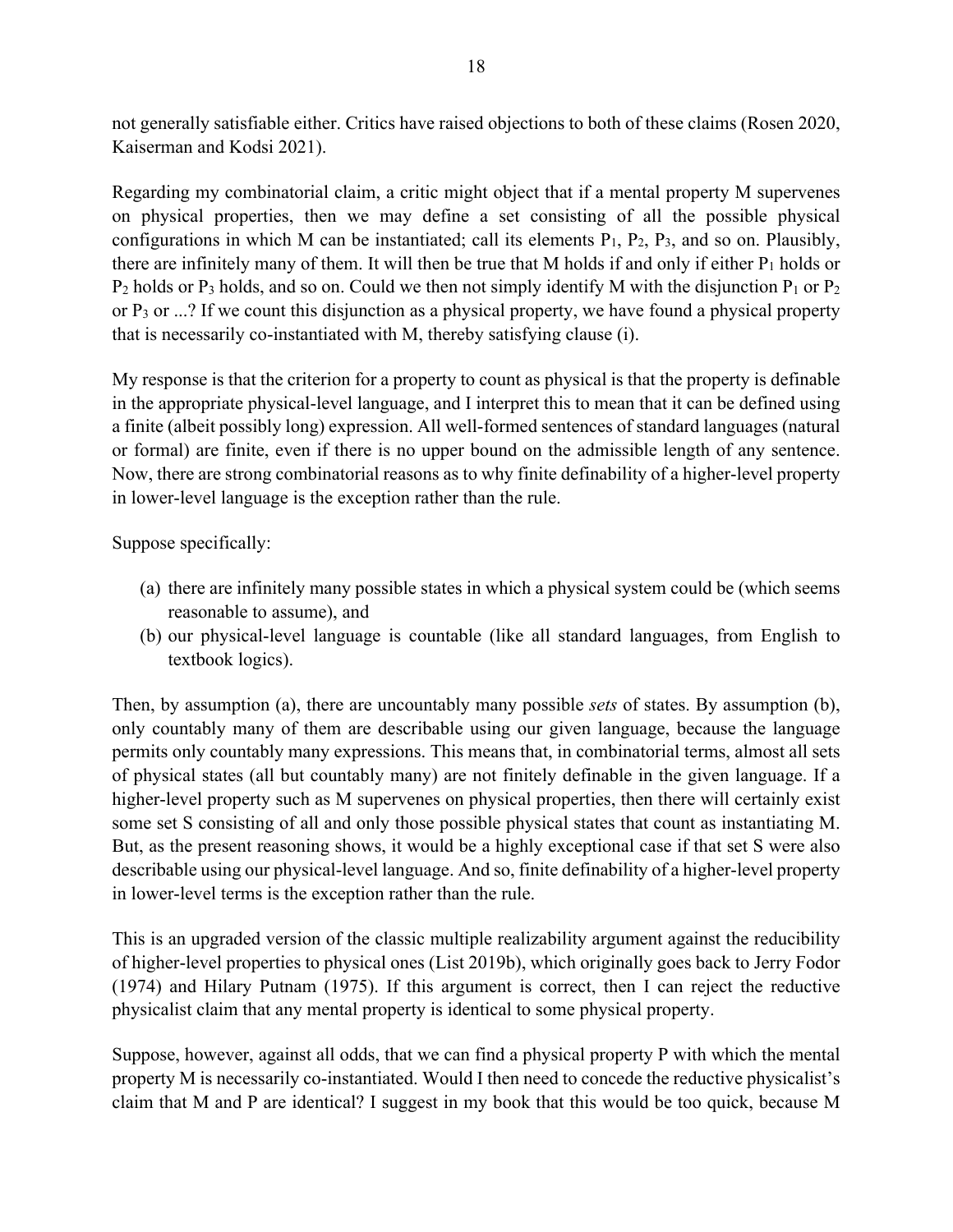and P may still differ in the explanatory roles they can serve. I write (on p. 69): "Because the intentional property features in semantic or logical relations, it can serve as an ingredient in intentional explanations of an agent's behaviour, e.g., by rationalizing certain actions. The neurophysiological property, by contrast, can serve at best as an ingredient in causal explanations."

A critic might worry that my analysis here either begs the question or conflates concepts and properties. As Gideon Rosen (2020) puts this point, "[t]he reductionist who identifies M and P will say that because M and P are identical, P has whatever logical and semantic properties M has".

This is a fair objection, and I accept that I need to say more about my assumptions about property individuation. It is right that if I adopted an account of property individuation according to which any two necessarily co-instantiated properties are identical, then I would not be able to argue that M and P could differ in explanatory role even if they are necessarily co-instantiated. My response must therefore be to adopt a more fine-grained account of property individuation which allows two properties to differ in their explanatory role even in case they are necessarily co-instantiated.

While I am not here committing myself to any particular theory of property individuation (my methodology is to keep my analysis modular, so as to be able to plug in different such theories), I find it congenial to assume that properties are individuated in a suitable hyperintensional way. How exactly to do this is admittedly complicated, and I accept that there are some theoretical costs associated with individuating properties hyperintensionally. In any case, I want to emphasize that my arguments against the explanatory substitutability of M and P are subsidiary arguments. My main case against reductive physicalism rests on the combinatorial considerations summarized earlier.

## **8. Concluding remarks**

I have characterized free will in terms of three properties – intentional agency, alternative possibilities, and mental causation – and suggested that people really have those properties. Specifically, I have offered a naturalistic indispensability argument for realism about all three properties and suggested that they are ontologically on a par with many other higher-level properties we readily postulate in the special sciences. The mistake in the various forms of freewill skepticism that have recently gained popularity lies in their failure to recognize free will as a higher-level phenomenon, and in their tendency to search for free will at a lower level than the one at which it can be realistically found.

My account of free will is libertarian in one respect and compatibilist in another. It is libertarian insofar as it accepts alternative possibilities as a requirement for free will and asserts that humans really have alternative possibilities. But it is compatibilist insofar as it renders this compatible with physical determinism; hence I have proposed the label "compatibilist libertarianism".

While this may initially sound like a contradiction in terms, the consistency of my account is achieved with the help of the distinction between the agential level and the physical one. In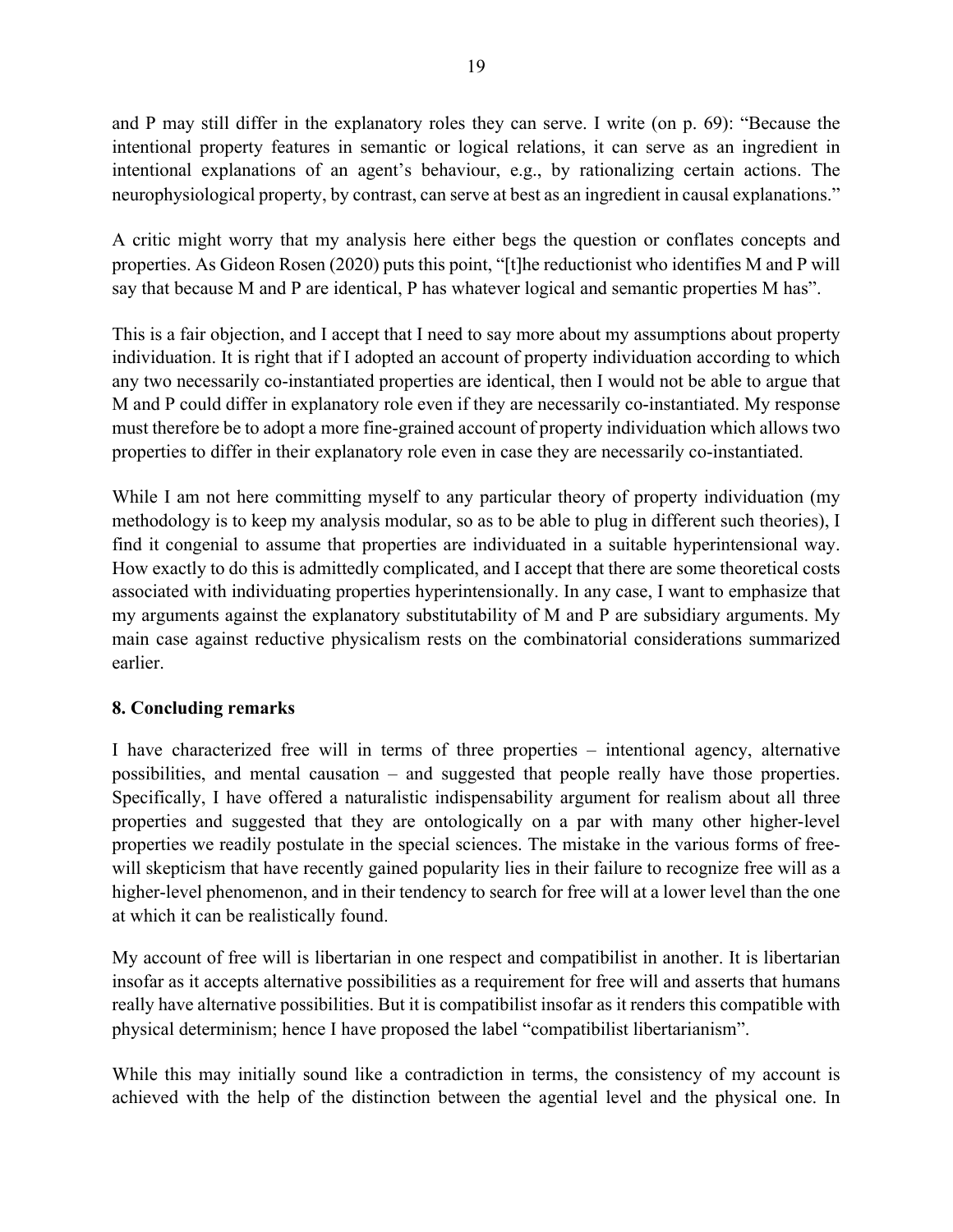particular, the agential indeterminism required for free will does not conflict with physical determinism. Indeed, my analysis shows that the question of whether the fundamental laws of physics are deterministic or indeterministic is completely irrelevant to the question of whether there are alternative possibilities at the level of agency. The latter question is adjudicated, not by fundamental physics, but by our best theories of human behaviour, and these support the notion of choice between alternative possibilities as central.

There is still one important point on which incompatibilists about free will are right. Free will is not compatible with determinism *at the level of agency*. If our best theories of human behaviour were to give us a deterministic picture of human psychology, thereby refuting the sort of agential indeterminism I have defended, then this would also amount to a refutation of free will of the kind I have discussed. For the time being, however, we have good grounds for thinking that our best theories of human behaviour are not like this. They support agency, choice, and mental causation as real phenomena.

#### **Acknowledgements**

This paper builds on, and summarizes ideas from, my book (List 2019a). It draws on, and overlaps with, a series of blog posts on "The Naturalistic Case for Free Will" at the Brains Blog (August 2019), a debate with Gregg Caruso and Cory Clark (List 2020, Caruso 2020, and Clark 2020), and my exchange with Al Mele and Gideon Rosen at an APA symposium in January 2020. I have greatly benefitted from those scholars' criticisms, as well as from the comments of Michael Esfeld, Christian Loew, Barry Loewer, Eddy Nahmias, and Kadri Vihvelin. My defence of free will as a higher-level phenomenon goes back to my 2011 working paper "Free will, determinism, and the possibility to do otherwise", subsequently published as List (2014). I also build on my work with Peter Menzies on mental causation (List and Menzies 2009, 2017), with Marcus Pivato on determinism and chance (List and Pivato 2015), and with Wlodek Rabinowicz on alternative possibilities and intentional endorsement (List and Rabinowicz 2014). For brevity, I omit detailed literature references here; for full references, see my book. The two closest precursors to my account of free will are Anthony Kenny's account in *Freewill and Responsibility* (1978) and Daniel Dennett's in *Freedom Evolves* (2003). Both recognize the higher-level nature of free will, but neither develops the idea in the exact same way. Another precursor is Mark Siderits's "paleocompatibilism". He argues that "the illusion of incompatibilism only arises when we illegitimately mix two distinct vocabularies, one concerned with persons, the other concerned with the parts to which persons are reducible" (Siderits 2008, p. 30). Finally, Sean Carroll (2016) defends a levelled understanding of free will too. Other fellow travellers in the quest to defend free will against scientific challenges include Carl Hoefer (2002), Jenann Ismael (2016), Alfred Mele (2014), Eddy Nahmias (2014), Adina Roskies (2006), and Kadri Vihvelin (2013).

#### **References**

Butterfield, J. (2012). "Laws, Causation and Dynamics at Different Levels." *Interface Focus* 2(1): 101–114.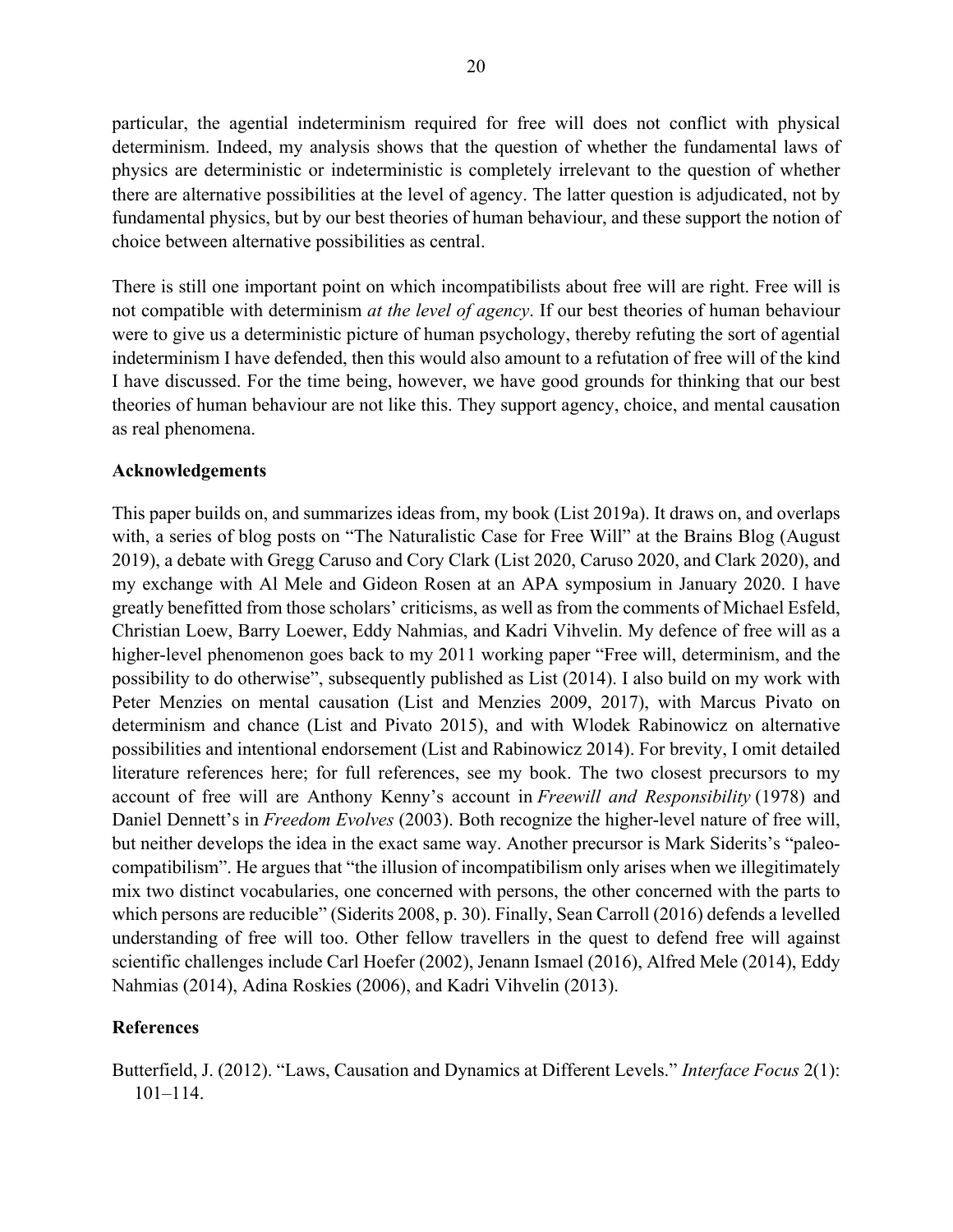- Carroll, S. (2016). *The Big Picture: On the Origins of Life, Meaning, and the Universe Itself.* New York (Dutton).
- Caruso, G. (2020). "Why Free Will is Not Real." *The Philosopher* 108(1): 67–71.
- Churchland, P. M. (1981). "Eliminative Materialism and the Propositional Attitudes." *Journal of Philosophy* 78(2): 67–90.
- Churchland, P. S. (1986). *Neurophilosophy: Toward a Unified Science of the Mind-Brain.* Cambridge, MA (MIT Press).
- Clark, C. (2020). "The Social Sciences Have No Use for Undetermined Free Will." *The Philosopher* 108(1): 72–75.
- Coyne, J. (2014). "What Scientific Idea is Ready for Retirement?" Edge.org.
- Dennett, D. (1987). *The Intentional Stance.* Cambridge, MA (MIT Press).
- Dennett, D. (2003). *Freedom Evolves.* London (Penguin).
- Fine, A. (1984). "The Natural Ontological Attitude." In *Scientific Realism*, edited by J. Leplin, 83– 107. Berkeley (University of California Press).
- Fodor, J. (1974). "Special Sciences (or: The Disunity of Science as a Working Hypothesis)." *Synthese* 28(2): 97–115.
- Hall, N. (2004). "Two Concepts of Causation." In *Causation and Counterfactuals*, edited by J. Collins, N. Hall, and L. A. Paul, 225–276. Cambridge, MA (MIT Press).
- Harari, Y. N. (2016). "Yuval Noah Harari on Big Data, Google and the End of Free Will." *Financial Times*, 26 August 2016.
- Harris, S. (2012). *Free Will.* New York (Simon and Schuster).
- Hoefer, C. (2002). "Freedom from the Inside Out." *Royal Institute of Philosophy Supplements* 50: 201–222.
- Ismael, J. T. (2016). *How Physics Makes Us Free.* New York (Oxford University Press).
- Kaiserman, A., and D. Kodsi (2021). "Review of *Why Free Will is Real*." *Mind* 130(519): 987– 996.
- Kane, R. (1999). "Responsibility, Luck, and Chance: Reflections on Free Will and Indeterminism." *Journal of Philosophy* 96(5): 217–240.
- Kenny, A. (1978). *Freewill and Responsibility.* London (Routledge).
- Kim, J. (1998). *Mind in a Physical World: An Essay on the Mind-Body Problem and Mental Causation.* Cambridge, MA (MIT Press).
- Libet, B., C. A. Gleason, E. W. Wright, and D. K. Pearl (1983). "Time of Conscious Intention to Act in Relation to Onset of Cerebral Activity (Readiness-Potential): The Unconscious Initiation of a Freely Voluntary Act." *Brain* 106: 623–642.
- List, C. (2014). "Free Will, Determinism, and the Possibility of Doing Otherwise." *Noûs* 48(1): 156–178.
- List, C. (2019a). *Why Free Will is Real*. Cambridge/MA (Harvard University Press).
- List, C. (2019b). "Levels: descriptive, explanatory, and ontological." *Noûs* 53(4): 852–883.
- List, C. (2020). "Free will: Real or Illusion." *The Philosopher* 108(1): 61–66 (article) and 76–80 (replies to critics).
- List, C., and P. Menzies (2009). "Non-reductive Physicalism and the Limits of the Exclusion Principle." *Journal of Philosophy* 106(9): 475–502.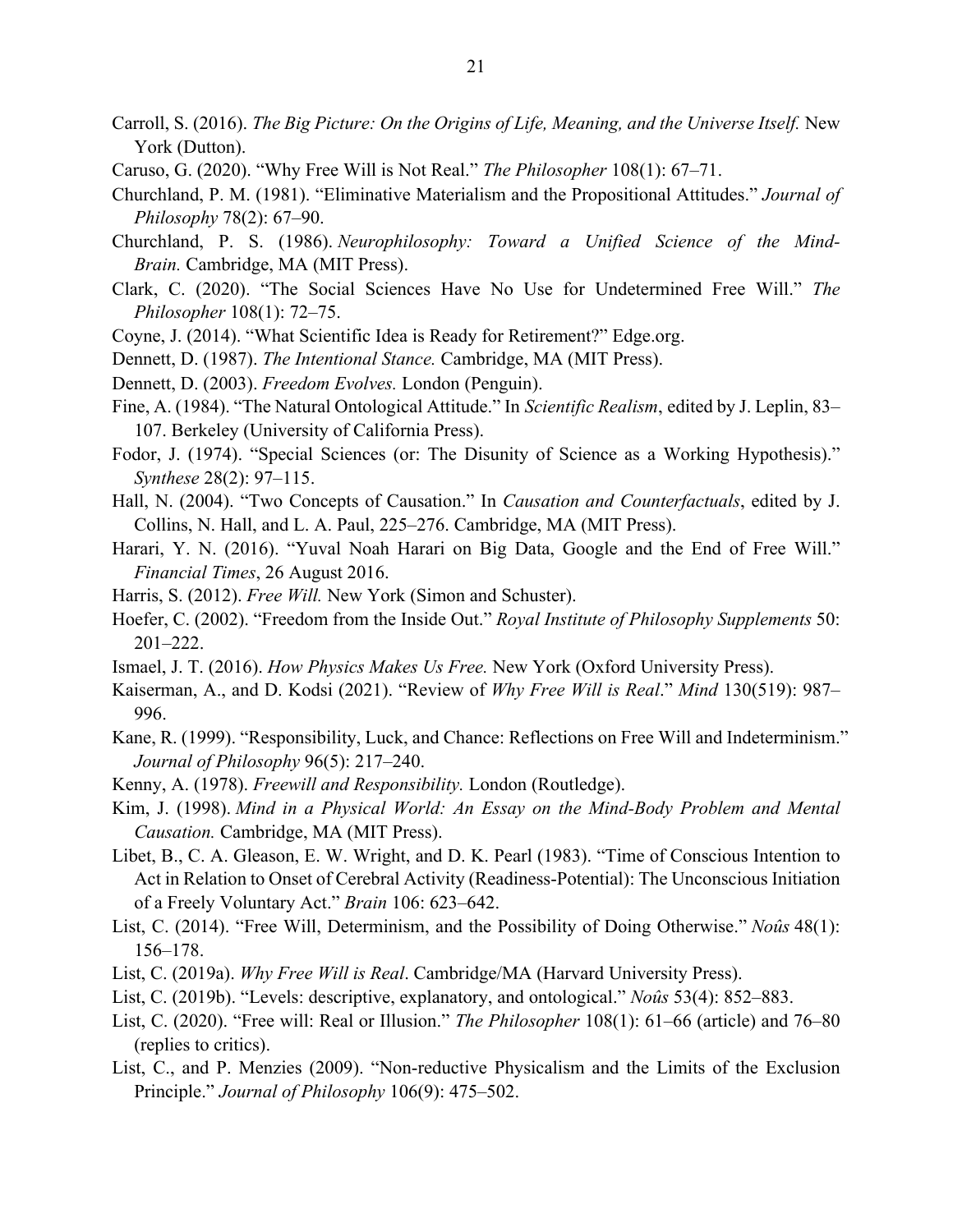- List, C., and P. Menzies (2017). "My Brain Made Me Do It: The Exclusion Argument against Free Will, and What's Wrong with It." In *Making a Difference: Essays on the Philosophy of Causation*, edited by H. Beebee, C. Hitchcock, and H. Price, 269–285. Oxford (Oxford University Press).
- List, C., and M. Pivato (2015). "Emergent Chance." *Philosophical Review* 124(1): 119–152.
- List, C., and W. Rabinowicz (2014). "Two Intuitions about Free Will: Alternative Possibilities and Intentional Endorsement." *Philosophical Perspectives* 28: 155–172.
- Mele, A. R. (2014). *Free: Why Science Hasn't Disproved Free Will.* Oxford (Oxford University Press).
- Mele, A. R. (2020). "Free Will and Luck: Compatibilism versus Incompatibilism." *The Monist* 103(3): 262–277.
- Nahmias, E. (2014). "Is Free Will an Illusion? Confronting Challenges from the Modern Mind Sciences." In *Moral Psychology.* Vol. 4, *Freedom and Responsibility*, edited by W. Sinnott-Armstrong, 1–57. Cambridge, MA (MIT Press).
- Pearl, J. (2000). *Causality: Models, Reasoning, and Inference*. New York (Cambridge University Press).
- Putnam, H. (1975). "Philosophy and Our Mental Life." In *Philosophical Papers. Vol. 2, Mind, Language and Reality*, 291–303. Cambridge: Cambridge University Press.
- Quine, W. V. (1977). *Ontological Relativity and Other Essays.* New York (Columbia University Press).
- Raatikainen, P. (2010). "Causation, Exclusion, and the Special Sciences." *Erkenntnis*73(3): 349– 363.
- Rosen, G. (2020). "Comments on *Why Free Will is Real.*" Presented at an Author-meets-Critics Symposium at the 2020 Eastern APA conference, Philadelphia.
- Roskies, A. L. (2006). "Neuroscientific Challenges to Free Will and Responsibility." *Trends in Cognitive Science* 10(9): 419–423.
- Roskies, A. L. (2012). "Don't Panic: Self-Authorship without Obscure Metaphysics." *Philosophical Perspectives* 26: 323–342.
- Siderits, M. (2008). "Paleo-Compatibilism and Buddhist Reductionism." *Sophia* 47(1): 29–42.
- Steward, H. (2012). *A Metaphysics for Freedom.* Oxford (Oxford University Press).
- Van Inwagen, P. (1975). "The Incompatibility of Free Will and Determinism." *Philosophical Studies* 27(3): 185–199.
- Vihvelin, K. (2013). *Causes, Laws, and Free Will: Why Determinism Doesn't Matter.* Oxford: Oxford University Press.
- Walter, H. (2001). *Neurophilosophy of Free Will: From Libertarian Illusions to a Concept of Natural Autonomy.* Cambridge, MA: MIT Press.
- Werndl, C. (2009). "Are Deterministic Descriptions and Indeterministic Descriptions Observationally Equivalent?" *Studies in History and Philosophy of Science Part B* 40(3): 232– 242.
- Woodward, J. (2003). *Making Things Happen: A Theory of Causal Explanation*. New York (Oxford University Press).